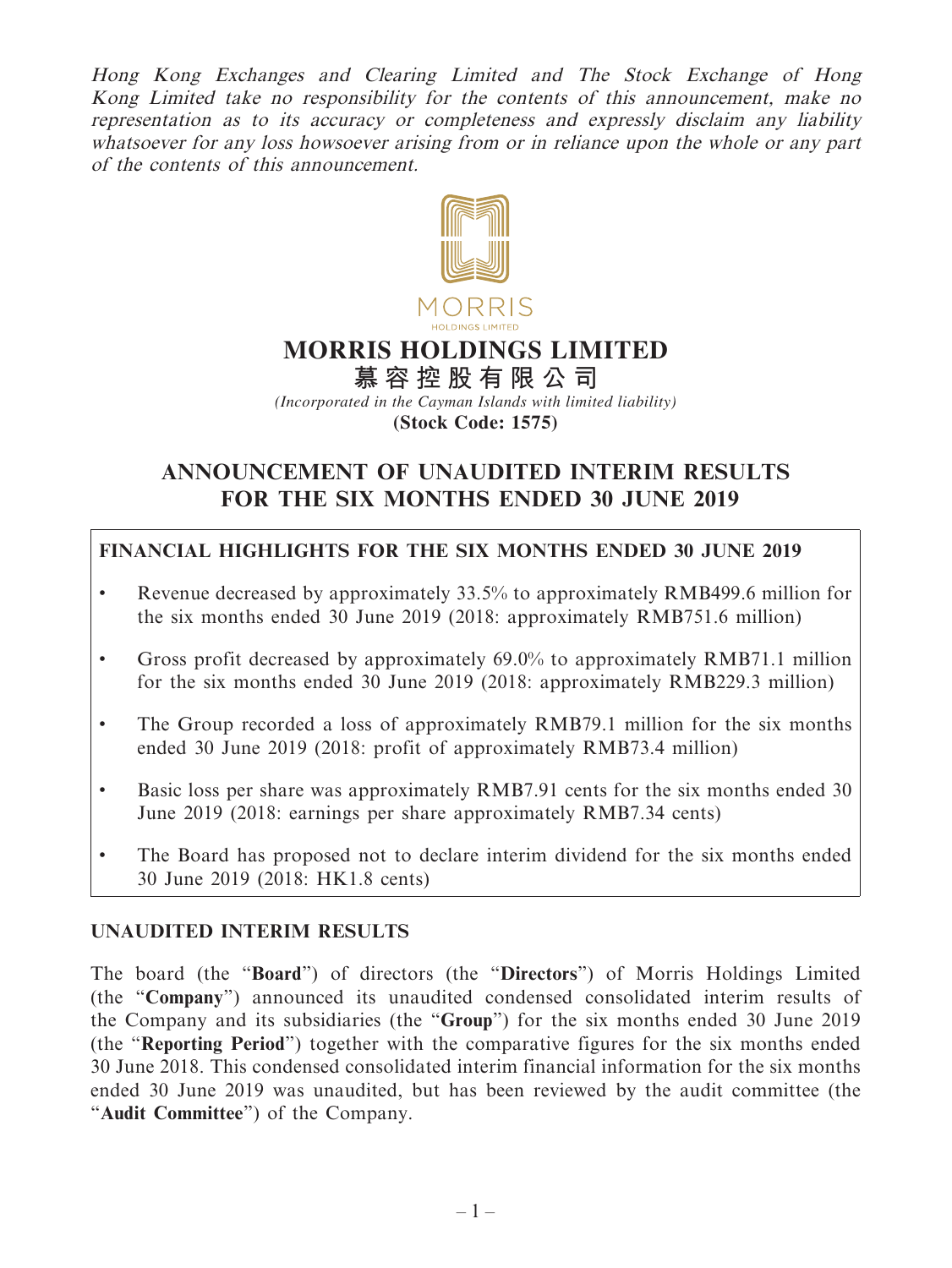# **UNAUDITED CONDENSED CONSOLIDATED STATEMENT OF PROFIT OR LOSS AND OTHER COMPREHENSIVE INCOME**

FOR THE SIX MONTHS ENDED 30 JUNE 2019

|                                                                                                                  |                | Six months ended 30 June |                |
|------------------------------------------------------------------------------------------------------------------|----------------|--------------------------|----------------|
|                                                                                                                  |                | 2019                     | 2018           |
|                                                                                                                  | <b>Notes</b>   | <b>RMB'000</b>           | <b>RMB'000</b> |
|                                                                                                                  |                | (Unaudited)              | (Unaudited)    |
|                                                                                                                  |                |                          | (Restated)     |
| <b>REVENUE</b>                                                                                                   | $\overline{4}$ | 499,599                  | 751,598        |
| Cost of sales                                                                                                    |                | (428, 503)               | (522, 249)     |
| Gross profit                                                                                                     |                | 71,096                   | 229,349        |
| Other net income and gains                                                                                       |                | 21,032                   | 33,272         |
| Selling and distribution expenses                                                                                |                | (94, 781)                | (86, 172)      |
| Administrative expenses                                                                                          |                | (64, 680)                | (68, 830)      |
| Other expenses and losses                                                                                        |                | (78)                     | (365)          |
| Finance costs                                                                                                    |                | (12,798)                 | (11,986)       |
| (LOSS)/PROFIT BEFORE TAX                                                                                         | $\mathfrak{I}$ | (80, 209)                | 95,268         |
| Income tax credit/(expense)                                                                                      | 6              | 1,142                    | (21, 823)      |
| (LOSS)/PROFIT FOR THE PERIOD                                                                                     |                | (79,067)                 | 73,445         |
| OTHER COMPREHENSIVE LOSS<br>Item may be reclassified to profit or loss<br>Exchange differences on translation of |                |                          |                |
| financial statements                                                                                             |                | (2,290)                  | (2,766)        |
| TOTAL COMPREHENSIVE (LOSS)/INCOME                                                                                |                |                          |                |
| <b>FOR THE PERIOD</b>                                                                                            |                | (81, 357)                | 70,679         |
| (Loss)/profit attributable to owners of the Company                                                              |                | (79,067)                 | 73,445         |
| Total comprehensive (loss)/income attributable to                                                                |                |                          |                |
| owners of the Company                                                                                            |                | (81, 357)                | 70,679         |
| (LOSS)/EARNINGS PER SHARE<br><b>ATTRIBUTABLE TO ORDINARY EQUITY</b>                                              | $\mathcal{I}$  |                          |                |
| <b>HOLDERS OF THE COMPANY</b><br>Basic (Unaudited)                                                               |                | $RMB(7.91)$ cents        | RMB7.34 cents  |
| Diluted (Unaudited)                                                                                              |                | $RMB(7.91)$ cents        | RMB6.72 cents  |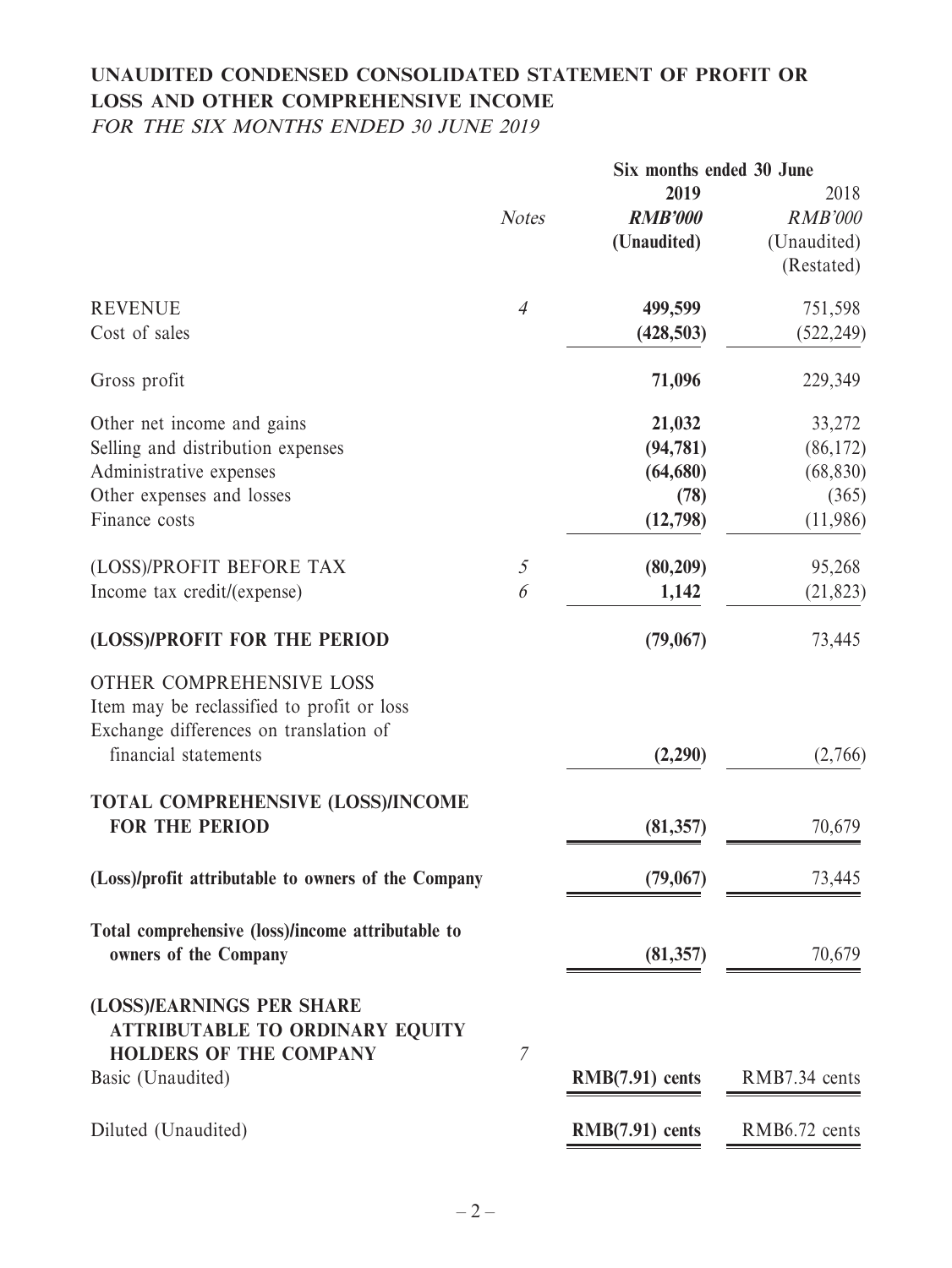# **UNAUDITED CONDENSED CONSOLIDATED STATEMENT OF FINANCIAL POSITION**

AS AT 30 JUNE 2019

|                                                             | <b>Notes</b> | 30 June<br>2019<br><b>RMB'000</b><br>(Unaudited) | 31 December<br>2018<br><b>RMB'000</b><br>(Audited) |
|-------------------------------------------------------------|--------------|--------------------------------------------------|----------------------------------------------------|
| <b>NON-CURRENT ASSETS</b>                                   |              |                                                  |                                                    |
| Property, plant and equipment                               |              | 76,705                                           | 59,096                                             |
| Prepaid land lease payments                                 |              |                                                  | 8,074                                              |
| Right-of-use assets                                         |              | 226,551                                          |                                                    |
| Contingent consideration receivables<br>Deferred tax assets |              | 230,022                                          | 226,318                                            |
|                                                             |              | 6,220                                            | 6,866                                              |
| Total non-current assets                                    |              | 539,498                                          | 300,354                                            |
| <b>CURRENT ASSETS</b>                                       |              |                                                  |                                                    |
| Inventories                                                 |              | 146,612                                          | 217,291                                            |
| Trade and bills receivables                                 | 9            | 526,749                                          | 634,521                                            |
| Prepayments, deposits and other receivables                 |              | 64,725                                           | 62,082                                             |
| Pledged deposits                                            |              | 96,799                                           | 93,976                                             |
| Cash and cash equivalents                                   |              | 38,017                                           | 123,928                                            |
| Total current assets                                        |              | 872,902                                          | 1, 131, 798                                        |
| <b>CURRENT LIABILITIES</b>                                  |              |                                                  |                                                    |
| Trade and bills payables                                    | 10           | 443,583                                          | 416,766                                            |
| Contract liabilities                                        |              | 18,027                                           | 17,967                                             |
| Other payables and accruals                                 |              | 63,783                                           | 126,331                                            |
| Amount due to a shareholder                                 |              | 9,955                                            | 9,978                                              |
| Amount due to a related company                             |              | 79,662                                           | 81,959                                             |
| Interest-bearing bank borrowings                            |              | 76,029                                           | 142,197                                            |
| Warranty provision                                          |              | 3,459                                            | 4,943                                              |
| Derivative financial instruments                            | 11           | 123                                              | 2,521                                              |
| Convertible loan                                            | 11           | 145,557                                          | 181,372                                            |
| Lease liabilities                                           |              | 41,287                                           |                                                    |
| Income tax payables                                         |              | 68,585                                           | 68,923                                             |
| Total current liabilities                                   |              | 950,050                                          | 1,052,957                                          |
| NET CURRENT (LIABILITIES)/ASSETS                            |              | (77, 148)                                        | 78,841                                             |
| TOTAL ASSETS LESS CURRENT LIABILITIES                       |              | 462,350                                          | 379,195                                            |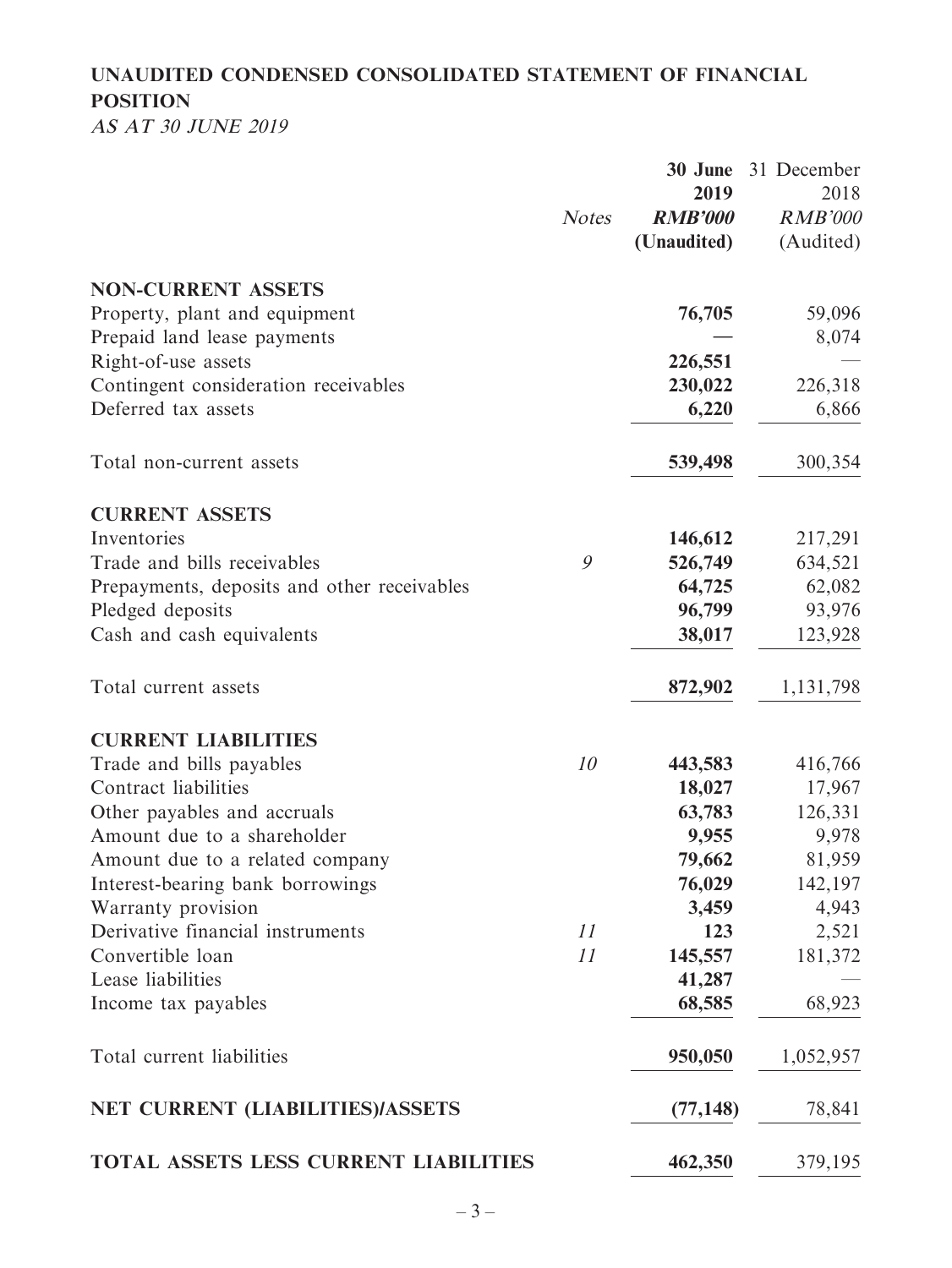|                                              |              | 30 June                | 31 December            |
|----------------------------------------------|--------------|------------------------|------------------------|
|                                              |              | 2019<br><b>RMB'000</b> | 2018<br><b>RMB'000</b> |
|                                              | <b>Notes</b> | (Unaudited)            | (Audited)              |
|                                              |              |                        |                        |
| <b>NON-CURRENT LIABILITIES</b>               |              |                        |                        |
| Deferred tax liabilities                     |              | 2,853                  | 5,845                  |
| Lease liabilities                            |              | 163,643                |                        |
| Accruals                                     |              |                        | 6,029                  |
| Deferred revenue                             |              | 15,560                 |                        |
| Total non-current liabilities                |              | 182,056                | 11,874                 |
| Net assets                                   |              | 280,294                | 367,321                |
| <b>EQUITY</b>                                |              |                        |                        |
| Equity attributable to owners of the Company |              |                        |                        |
| Share capital                                | 12           | 6,914                  | 6,914                  |
| Reserves                                     |              | 273,380                | 360,407                |
| <b>Total equity</b>                          |              | 280,294                | 367,321                |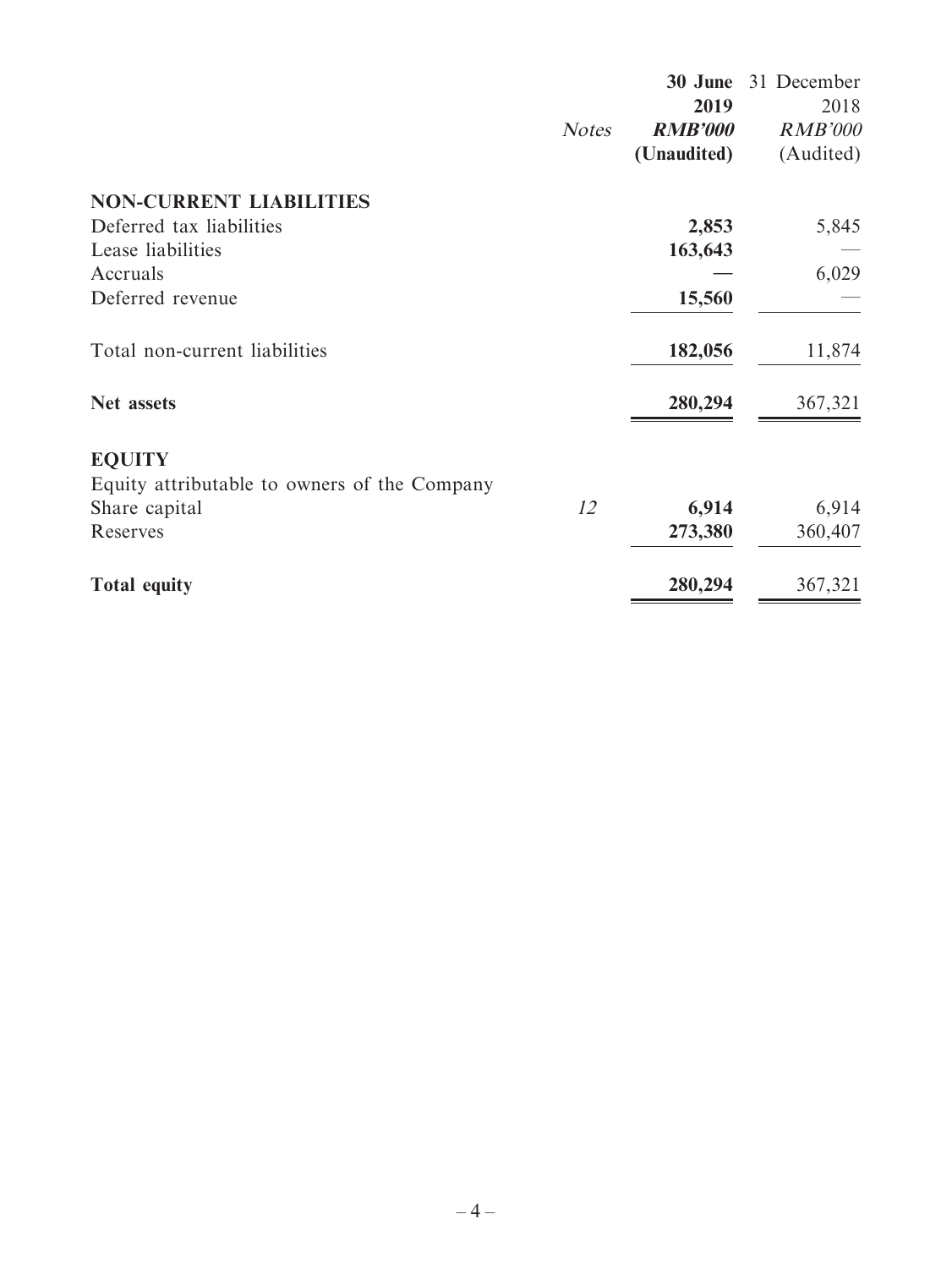# **NOTES TO THE UNAUDITED CONDENSED CONSOLIDATED FINANCIAL STATEMENTS**

FOR THE SIX MONTHS ENDED 30 JUNE 2019

#### **1. BASIS OF PREPARATION**

These unaudited condensed consolidated interim financial statements (the "**unaudited interim results**") is prepared in accordance with Hong Kong Accounting Standard ("**HKAS**") 34 Interim Financial Reporting issued by the Hong Kong Institute of Certified Public Accountants (the "**HKICPA**") and the disclosure requirements of Appendix 16 of the Rules Governing the Listing of Securities (the "**Listing Rules**") on The Stock Exchange of Hong Kong Limited (the "**Stock Exchange**") and the Hong Kong Companies Ordinance. These unaudited interim results do not include all the information and disclosures required in the annual financial statements, and should be read in conjunction with the Group's annual financial statements for the year ended 31 December 2018.

The accounting policies and the basis of preparation adopted in the preparation of this unaudited interim results are consistent with those adopted in the Group's annual financial statements for the year ended 31 December 2018, which have been prepared in accordance with Hong Kong Financial Reporting Standards ("**HKFRSs**") (which also include HKASs and Interpretations) issued by the HKICPA and accounting principles generally accepted in Hong Kong and the disclosures requirements of the Hong Kong Companies Ordinance, except for the adoption of the revised HKFRSs as disclosed in note 2 below.

This unaudited condensed consolidated interim financial statements is presented in Renminbi ("**RMB**") and all values are rounded to the nearest thousand ("**RMB'000**") except when otherwise indicated. This unaudited condensed consolidated interim financial statements has not been audited or reviewed by the Company's external auditors, but has been reviewed by the Company's Audit Committee.

#### **2. CHANGES IN ACCOUNTING POLICIES AND DISCLOSURES**

The accounting policies adopted in the preparation of the unaudited interim results are consistent with those followed in the preparation of the Group's annual consolidated financial statements for the year ended 31 December 2018, except for the adoption of new standards effective as of 1 January 2019.

| Leases                                               |
|------------------------------------------------------|
| Uncertainty over Income Tax Treatments               |
| Amendments to HKFRS 3, HKFRS 11, HKAS 12 and         |
| <b>HKAS 23</b>                                       |
| Prepayment Features with Negative Compensation       |
| Plan Amendment, Curtailment or Settlement            |
| Long-term Interests in Associates and Joint Ventures |
|                                                      |

Other than as explained below regarding the impact of HKFRS 16 Leases, the new and revised standards are not relevant to the preparation of the Group's unaudited interim results.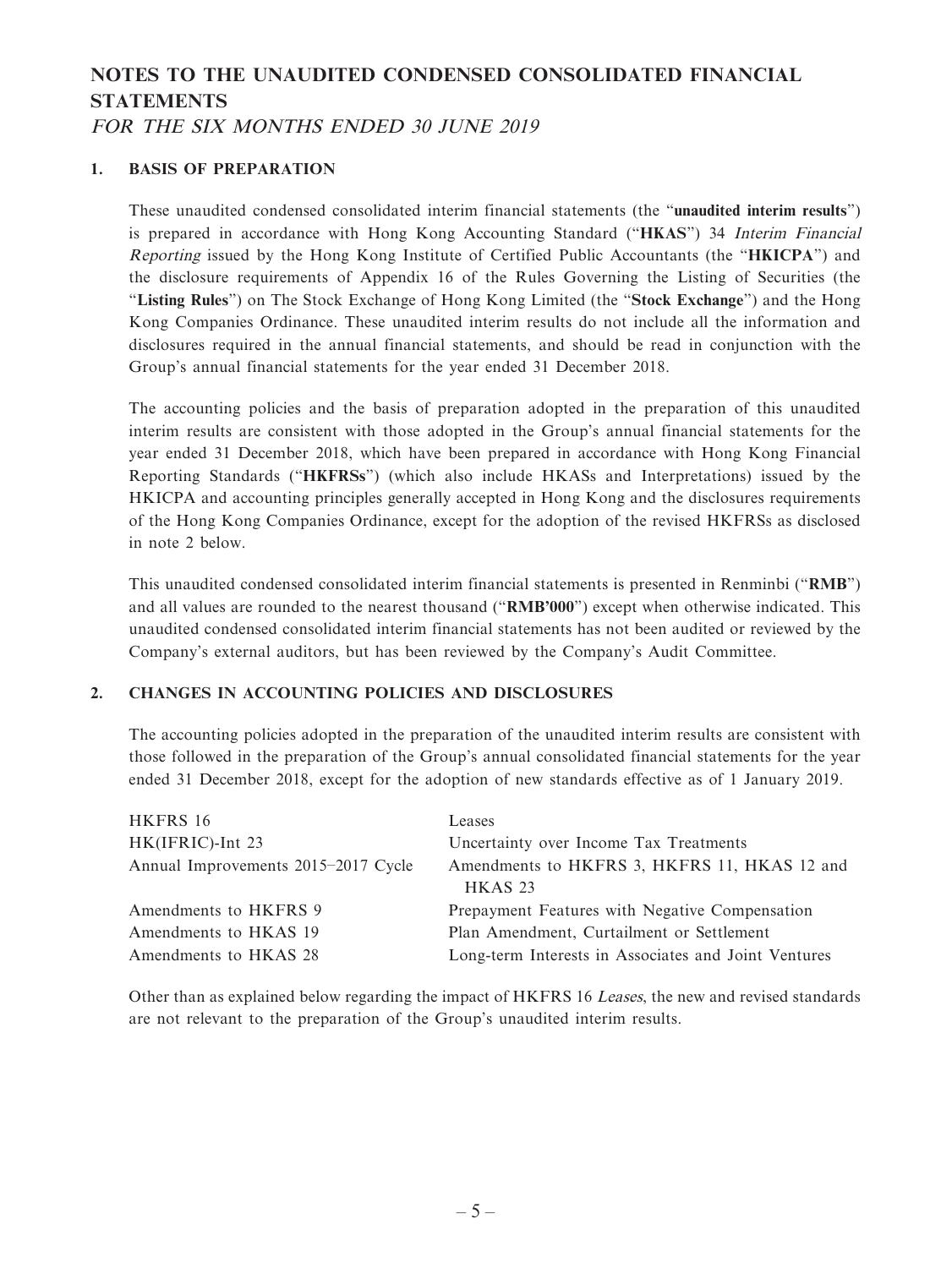#### **HKFRS 16 Lease**

#### **Definition of a lease**

The Group has elected the practical expedient to apply HKFRS 16 to contracts that were previously identified as leases applying HKAS 17 and HK(IFRIC)-Int 4 Determining whether an Arrangement contains a Lease and not apply this standard to contracts that were not previously identified as containing a lease. Therefore, the Group has not reassessed contracts which already existed prior to the date of initial application.

For contracts entered into on or after 1 January 2019, the Group applies the definition of a lease in accordance which requirements set out in HKFRS 16 in assessing whether a contract contains a lease.

#### **As a lessee**

The Group has applied HKFRS 16 retrospectively with the cumulative effect recognised at the date of initial application, 1 January 2019. Any difference at the date of initial application is recognised in the opening retained earnings and comparative information has not been restated.

#### **Impacts on transition**

Lease liabilities at 1 January 2019 were recognised based on the present value of the remaining lease payments, discounted using the incremental borrowing rate at 1 January 2019 and included in lease liabilities and other payables. The right-of-use assets were measured at the amount of the lease liability, adjusted by the amount of any prepaid or accrued lease payments relating to the lease recognised in the statement of financial position immediately before 1 January 2019. All these assets were assessed for any impairment based on HKAS 36 Impairment of Assets on that date. The Group elected to present the right-of-use assets separately in the consolidated statement of financial position.

The Group has used the following elective practical expedients when applying HKFRS 16 at 1 January 2019:

- Applied the short-term lease exemptions to leases with a lease term that ends within 12 months from the date of initial application;
- Used hindsight in determining the lease term where the contract contains options to extend/ terminate the lease;
- Excluded initial direct costs from measuring the right-of-use assets at the date of initial application;
- Applied a single discount rate to a portfolio of leases with a similar remaining terms for similar class of underlying assets in similar economic environment.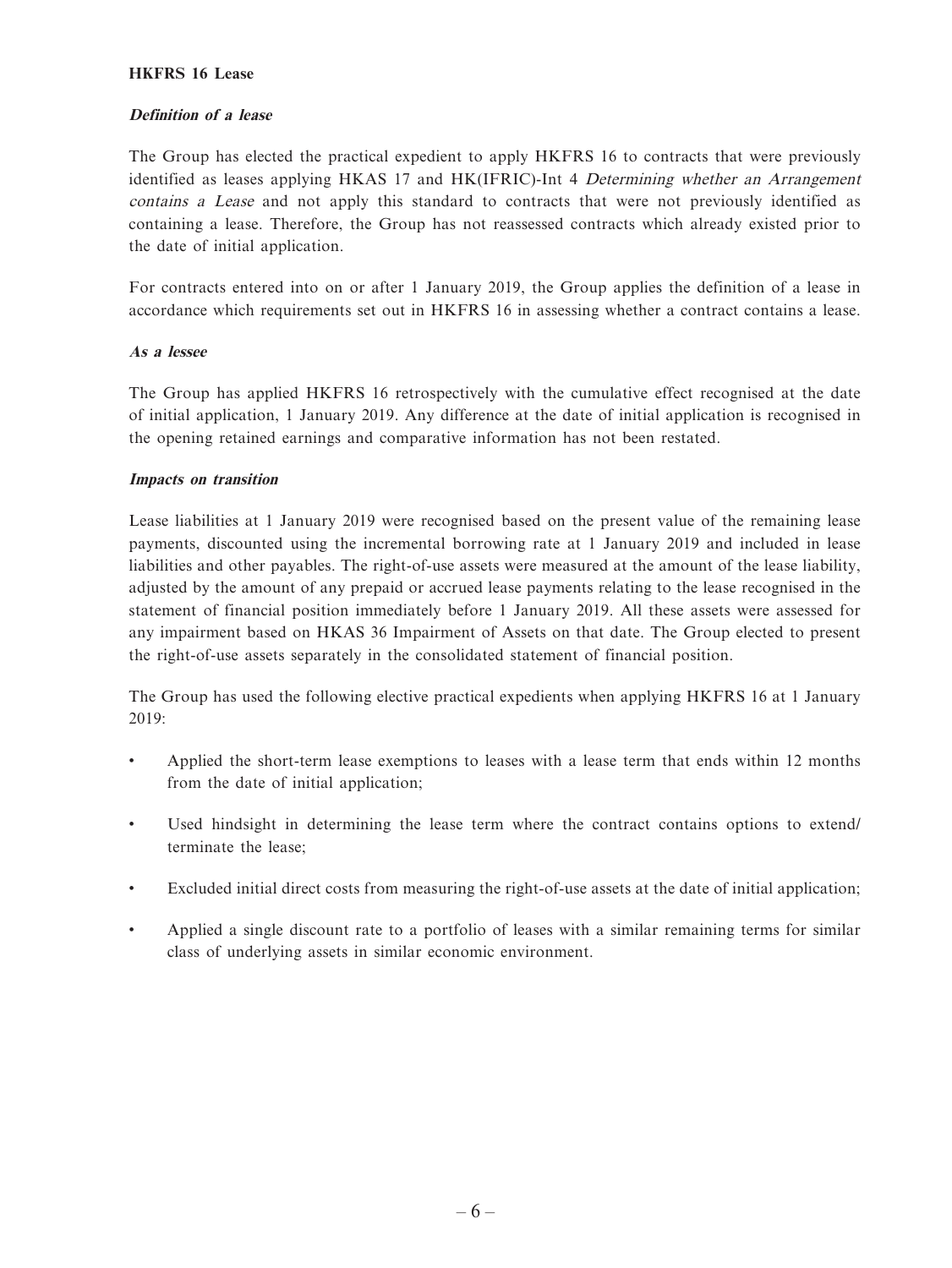|                                                                | <b>Increase/</b><br>(decrease)<br><i>RMB'000</i> |
|----------------------------------------------------------------|--------------------------------------------------|
|                                                                | (Unaudited)                                      |
| <b>Assets</b>                                                  |                                                  |
| Increase in right-of-use assets                                | 209,183                                          |
| Decrease in current portion of prepaid land lease payments     | (180)                                            |
| Decrease in non-current portion of prepaid land lease payments | (8,074)                                          |
| Increase in total assets                                       | 200,929                                          |
| <b>Liabilities</b>                                             |                                                  |
| Increase in lease liabilities                                  | 212,627                                          |
| Decrease in accruals                                           | (6,029)                                          |
| Increase in total liabilities                                  | 206,598                                          |
| <b>Equity</b>                                                  |                                                  |
| Decrease in retained earnings                                  | 5,669                                            |

#### (b) Nature of the effect of adoption of HKFRS 16

The lease liabilities as at 1 January 2019 reconciled to the operating leases commitments as at 31 December 2018 is as follows:

|                                                                                                                | RMB'000<br>(Unaudited) |
|----------------------------------------------------------------------------------------------------------------|------------------------|
| Operating lease commitments as at 31 December 2018                                                             | 249,266                |
| Weighted average incremental borrowing rate as at 1 January 2019                                               | $5.18\%$               |
| Discounted operating lease commitments as at 1 January 2019<br>Less: commitments relating to short-term leases | 214,422<br>(1,795)     |
| Lease liabilities as at 1 January 2019                                                                         | 212,627                |

#### Summary of new accounting policies

The accounting policy for leases as disclosed in the annual financial statements for the year ended 31 December 2018 is replaced with the following new accounting policies upon adoption of HKFRS 16 from 1 January 2019:

#### Right-of-use assets

Right-of-use assets are recognised at the commencement date of the lease. Right-of-use assets are measured at cost, less any accumulated depreciation and any impairment losses, and adjusted for any remeasurement of lease liabilities. The cost of right-of-use assets includes the amount of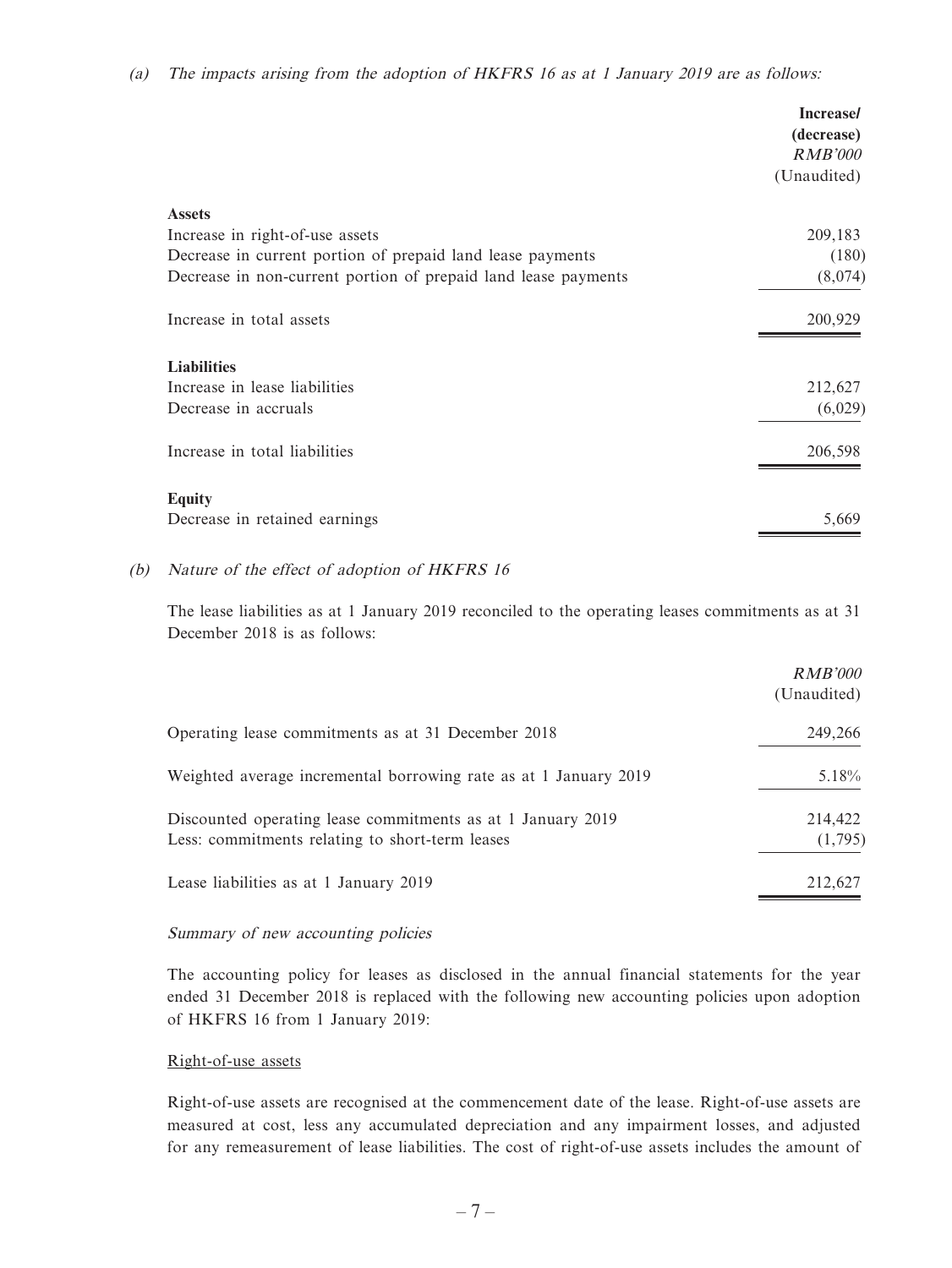lease liabilities recognised, initial direct costs incurred, and lease payments made at or before the commencement date less any lease incentives received. Unless the Group is reasonably certain to obtain ownership of the leased asset at the end of the lease term, the recognised right-of-use assets are depreciated on a straight-line basis over the shorter of the estimated useful life and the lease term.

#### Lease liabilities

Lease liabilities are recognised at the commencement date of the lease at the present value of lease payments to be made over the lease term. The lease payments include fixed payments (including in-substance fixed payments) less any lease incentives receivable, variable lease payments that depend on an index or a rate, and amounts expected to be paid under residual value guarantees. The lease payments also include the exercise price of a purchase option reasonably certain to be exercised by the Group and payments of penalties for termination of a lease, if the lease term reflects the Group exercising the option to terminate. The variable lease payments that do not depend on an index or a rate are recognised as an expense in the period in which the event or condition that triggers the payment occurs.

In calculating the present value of lease payments, the Group uses the incremental borrowing rate at the lease commencement date if the interest rate implicit in the lease is not readily determinable. After the commencement date, the amount of lease liabilities is increased to reflect the accretion of interest and reduced for the lease payments made. In addition, the carrying amount of lease liabilities is remeasured if there is a modification, a change in future lease payments arising from change in an index or rate, a change in the lease term, a change in the in-substance fixed lease payments or a change in assessment to purchase the underlying asset.

|  | (c) Amounts recognised in the statement of financial position and profit or loss |  |  |  |  |  |
|--|----------------------------------------------------------------------------------|--|--|--|--|--|
|--|----------------------------------------------------------------------------------|--|--|--|--|--|

|                                                                  | Right-of-use<br>assets<br><i>RMB'000</i><br>(Unaudited) | Lease<br><b>liabilities</b><br><b>RMB'000</b><br>(Unaudited) |
|------------------------------------------------------------------|---------------------------------------------------------|--------------------------------------------------------------|
| As at 1 January 2019                                             | 209,183                                                 | 212,627                                                      |
| Additions<br>Depreciation charge<br>Interest expense<br>Payments | 40,309<br>(22, 748)                                     | 12,949<br>5,317<br>(25,963)                                  |
| Exchange realignment                                             | (193)                                                   |                                                              |
| As at 30 June 2019                                               | 226,551                                                 | 204,930                                                      |
| Right-of-use assets analysis by class<br><b>Building</b>         | 226,551                                                 |                                                              |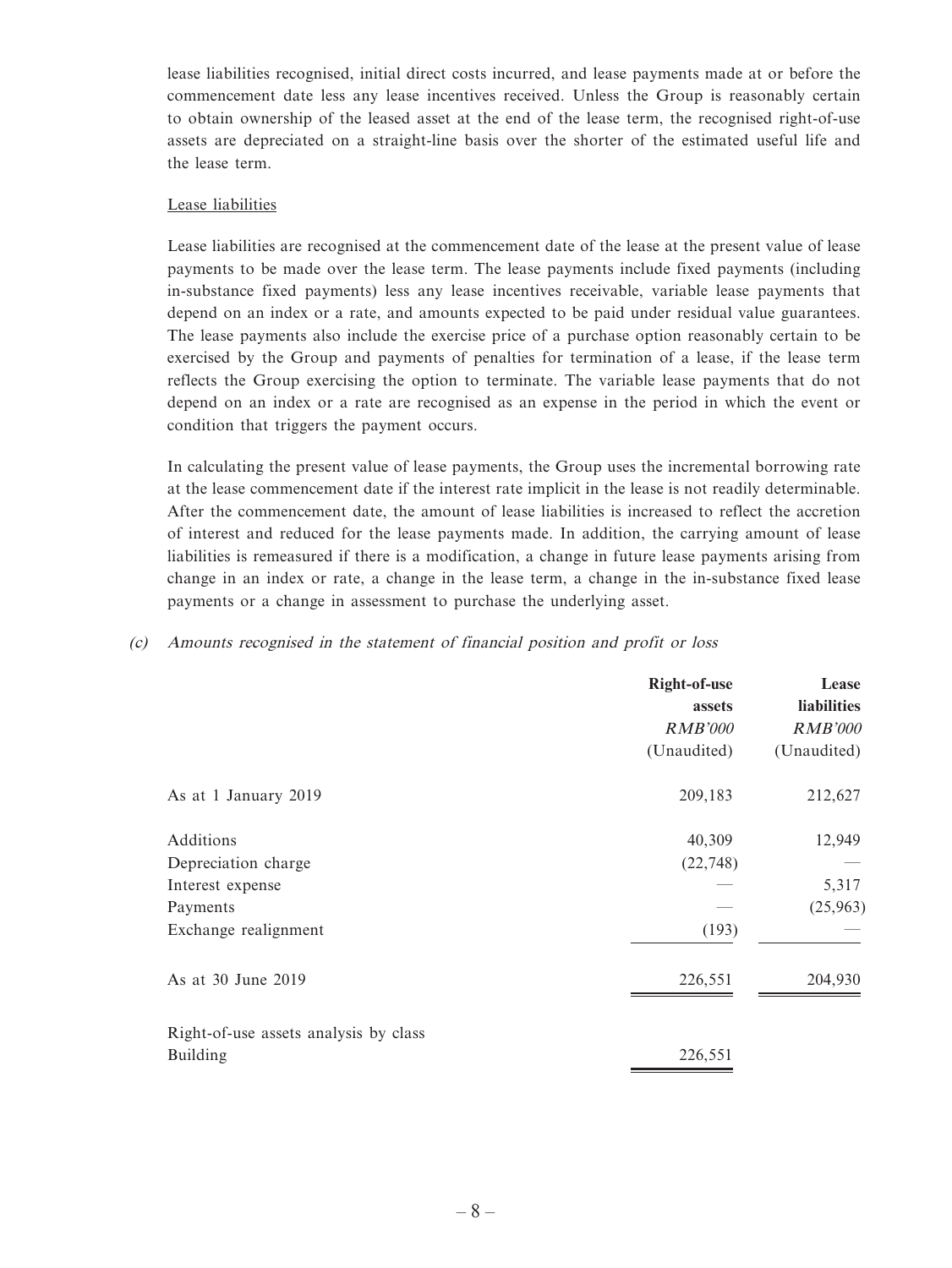#### **3. SEGMENT INFORMATION**

Information reported to the Board, being the chief operating decision maker, for the purposes of resource allocation and assessment of segment performance focuses on types of goods or services delivered or provided. This is also the basis upon which the Group is organised and managed.

Specifically, the Group's reportable segments under HKFRS 8 Operating Segments are as follows:

- a. Retail segment
- b. Manufacturing segment

#### **Segment revenues and results**

The following is an analysis of the Group's revenue and results by reportable and operating segments:

|                                 | Retail         |                |                | Manufacturing  |                    | Elimination of |                |                |
|---------------------------------|----------------|----------------|----------------|----------------|--------------------|----------------|----------------|----------------|
|                                 |                | segment        | segment        |                | intersegment sales |                | <b>Total</b>   |                |
|                                 | Six months     | Six months     | Six months     | Six months     | Six months         | Six months     | Six months     | Six months     |
|                                 | ended          | ended          | ended          | ended          | ended              | ended          | ended          | ended          |
|                                 | 30 June 2019   | 30 June 2018   | 30 June 2019   | 30 June 2018   | 30 June 2019       | 30 June 2018   | 30 June 2019   | 30 June 2018   |
|                                 | <b>RMB'000</b> | <b>RMB'000</b> | <b>RMB'000</b> | <b>RMB'000</b> | <b>RMB'000</b>     | <b>RMB'000</b> | <b>RMB'000</b> | <b>RMB'000</b> |
|                                 | (Unaudited)    | (Unaudited)    | (Unaudited)    | (Unaudited)    | (Unaudited)        | (Unaudited)    | (Unaudited)    | (Unaudited)    |
|                                 |                | (Restated)     |                | (Restated)     |                    | (Restated)     |                | (Restated)     |
| Segment revenues                |                |                |                |                |                    |                |                |                |
| - External sales                | 105,575        | 98,210         | 394,024        | 653,388        |                    |                | 499,599        | 751,598        |
| - Internal sales                |                |                | 21,977         | 2,659          | (21, 977)          | (2,659)        |                |                |
|                                 |                |                |                |                |                    |                |                |                |
|                                 | 105,575        | 98,210         | 416,001        | 656,047        | (21, 977)          | (2,659)        | 499,599        | 751,598        |
|                                 |                |                |                |                |                    |                |                |                |
| Segment (loss)/profit           | (34, 013)      | (17, 349)      | (39, 642)      | 119,378        | 39                 | (13)           | (73, 616)      | 102,016        |
|                                 |                |                |                |                |                    |                |                |                |
| Interest income                 |                |                |                |                |                    |                | 587            | 1,566          |
| Fair value change on derivative |                |                |                |                |                    |                |                |                |
| component convertible loan      |                |                |                |                |                    |                | 2,356          | 8,389          |
| Fair value change on contingent |                |                |                |                |                    |                |                |                |
| consideration receivables       |                |                |                |                |                    |                | 4,168          |                |
| Unallocated corporate expenses  |                |                |                |                |                    |                | (8, 752)       | (16,309)       |
| Unallocated finance costs       |                |                |                |                |                    |                | (4,952)        | (394)          |
| (Loss)/profit before taxation   |                |                |                |                |                    |                | (80, 209)      | 95,268         |

Segment (loss)/profit represents the (loss from)/profit earned by each segment without allocation of interests income, fair value change on derivative component of convertible loan, fair value change on contingent consideration receivables, unallocated corporate expenses, and unallocated finance costs. This is the measure reported to the Board for the purposes of resource allocation and performance assessment.

Inter-segment sales are charged at prevailing market rates.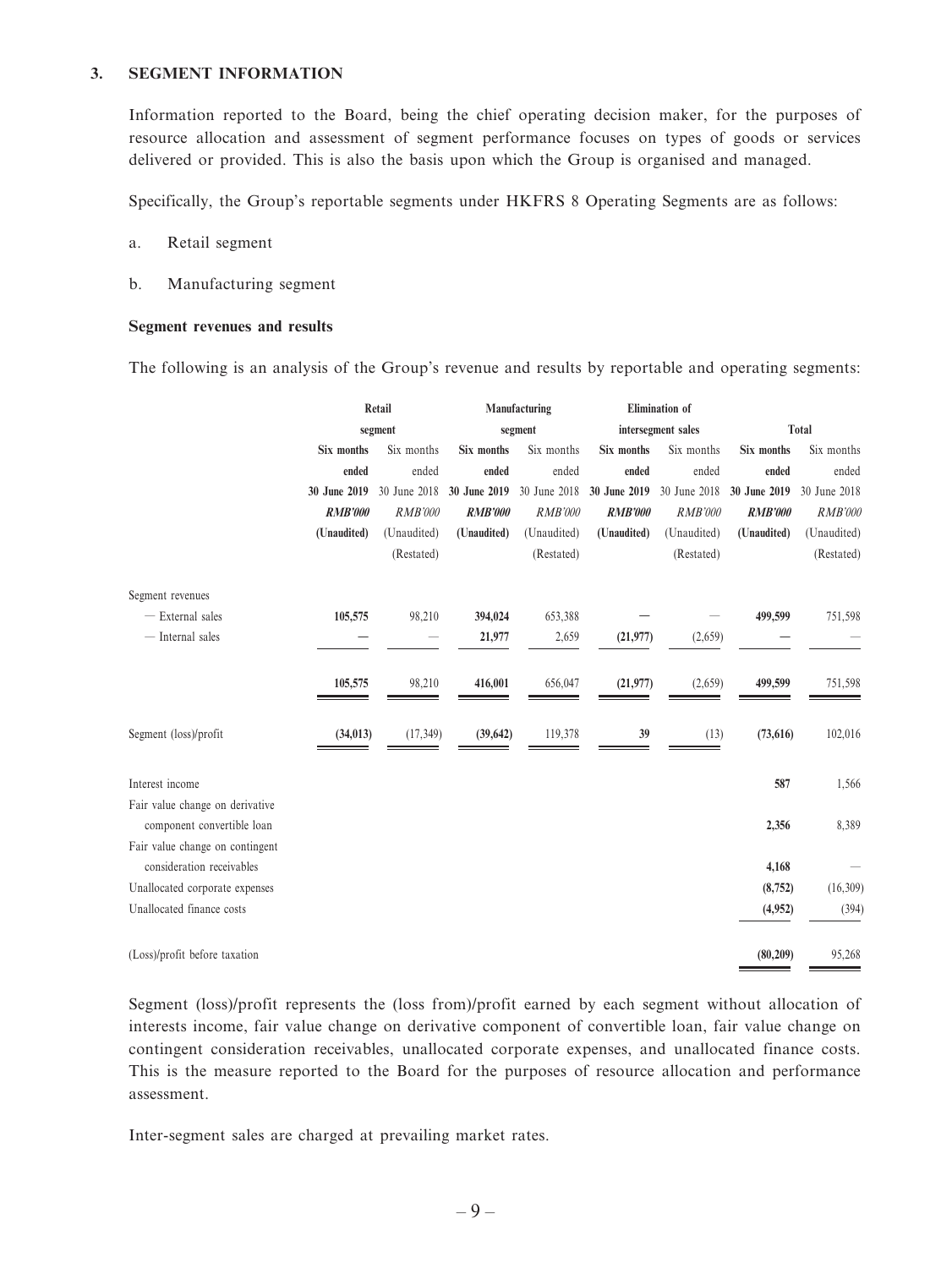#### **Segment assets and liabilities**

|                                   | Retail         |                     |                        | Manufacturing  |                |                |  |
|-----------------------------------|----------------|---------------------|------------------------|----------------|----------------|----------------|--|
|                                   |                | segment             |                        | segment        |                | Consolidated   |  |
|                                   |                | 30 June 31 December | 31 December<br>30 June |                | 30 June        | 31 December    |  |
|                                   | 2019           | 2018                | 2019                   | 2018           | 2019           | 2018           |  |
|                                   | <b>RMB'000</b> | <i>RMB'000</i>      | <b>RMB'000</b>         | <i>RMB'000</i> | <b>RMB'000</b> | <b>RMB'000</b> |  |
|                                   | (Unaudited)    | (Audited)           | (Unaudited)            | (Audited)      | (Unaudited)    | (Audited)      |  |
| Segment assets                    | 258,382        | 91,490              | 887,241                | 1,098,492      | 1,145,623      | 1,189,982      |  |
| Unallocated corporate assets      |                |                     |                        |                | 266,777        | 242,170        |  |
| Consolidated assets               |                |                     |                        |                | 1,412,400      | 1,432,152      |  |
| Segment liabilities               | 272,276        | 60,527              | 608,246                | 714,994        | 880,522        | 775,521        |  |
| Unallocated corporate liabilities |                |                     |                        |                | 251,584        | 289,310        |  |
| Consolidated liabilities          |                |                     |                        |                | 1,132,106      | 1,064,831      |  |

For the purpose of monitoring segment performances and allocating resources between segments:

- all assets are allocated to operating segments other than unallocated corporate assets (mainly comprising contingent consideration receivables and other unallocated corporate assets); and
- all liabilities are allocated to operating segments other than unallocated corporate liabilities (mainly comprising amount due to a related company, amount due to a shareholder, derivative financial instruments, convertible loan and other unallocated corporate liabilities).

#### **Other segment information**

| Retail         |                                 | Manufacturing      |                |                |                |                |                |
|----------------|---------------------------------|--------------------|----------------|----------------|----------------|----------------|----------------|
|                |                                 | segment            |                | Unallocated    |                | Total          |                |
| 30 June        | 30 June                         | 30 June<br>30 June |                | 30 June        | 30 June        | 30 June        | 30 June        |
| 2019           | 2018                            | 2019               | 2018           | 2019           | 2018           | 2019           | 2018           |
| <b>RMB'000</b> | <b>RMB'000</b>                  | <i>RMB'000</i>     | <i>RMB'000</i> | <b>RMB'000</b> | <b>RMB'000</b> | <b>RMB'000</b> | <i>RMB'000</i> |
|                | (Unaudited)                     |                    | (Unaudited)    | (Unaudited)    |                |                | (Unaudited)    |
|                | (Restated)                      | (Restated)         |                | (Restated)     |                |                | (Restated)     |
|                |                                 |                    |                |                |                |                |                |
| 743            | 2,408                           | 23,879             | 5,700          |                |                | 24,622         | 8,108          |
|                |                                 | 40,309             |                |                |                | 40,309         |                |
|                |                                 |                    |                |                |                |                |                |
| 1,713          | 1,002                           | 2,891              | 1,926          |                |                | 4,604          | 2,928          |
| 2,628          | $\hspace{0.1mm}-\hspace{0.1mm}$ | 20,120             |                |                |                | 22,748         |                |
|                |                                 |                    |                |                |                |                |                |
|                |                                 | 1,184              | 3,336          |                |                | 1,184          | 3,336          |
|                |                                 | 2,529              | 4,245          | 10,269         | 7,741          | 12,798         | 11,986         |
|                |                                 | segment            |                |                |                |                |                |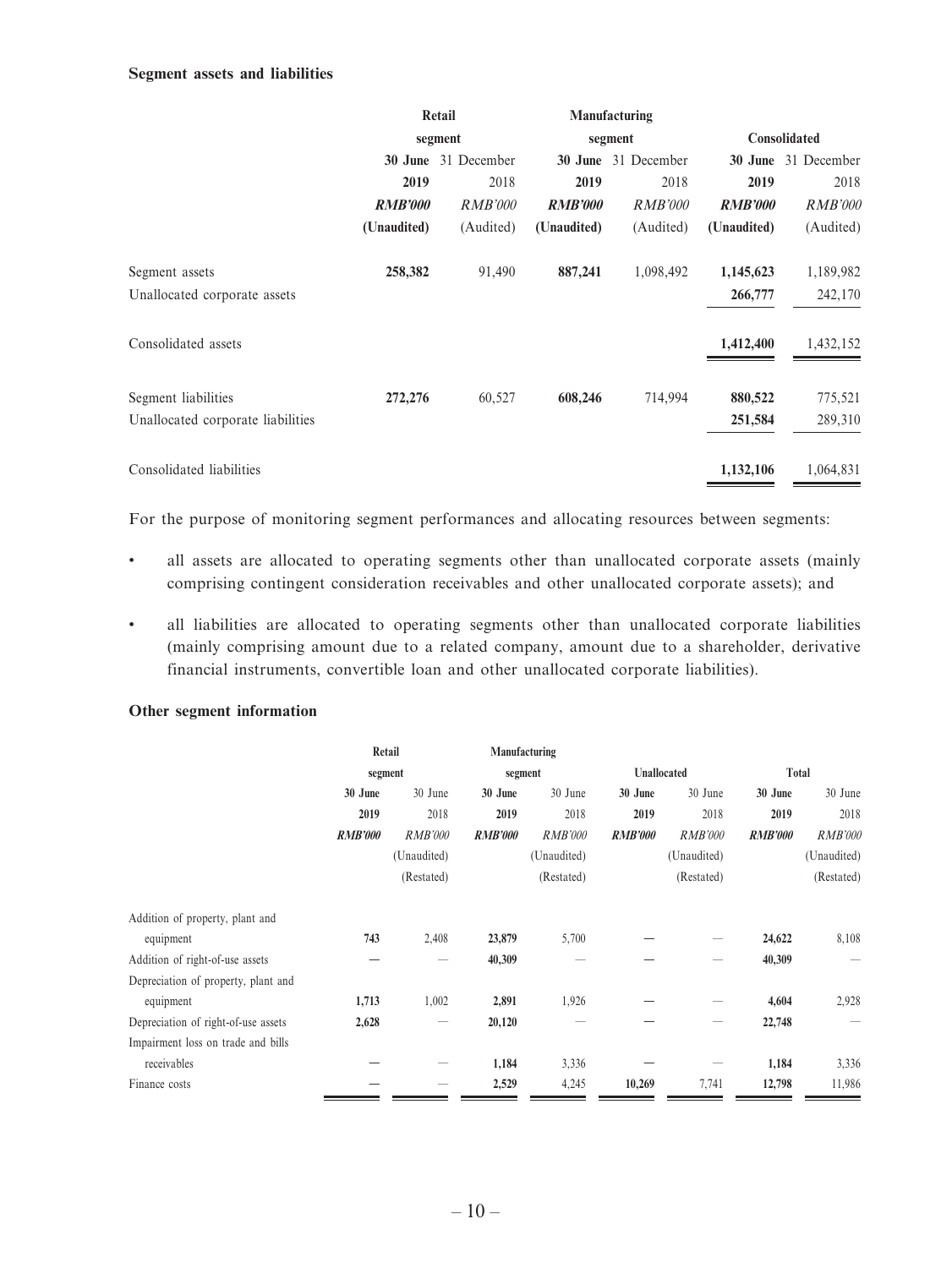#### **Geographical information**

**(b)** 

#### **(a) Revenue from external customers**

|                                                      | 30 June<br>2019<br><b>RMB'000</b><br>(Unaudited) | 30 June<br>2018<br><b>RMB'000</b><br>(Unaudited) |
|------------------------------------------------------|--------------------------------------------------|--------------------------------------------------|
|                                                      |                                                  | (Restated)                                       |
| The People's Republic of China (including Hong Kong) | 71,395                                           | 261,678                                          |
| U.S.                                                 | 428,204                                          | 489,920                                          |
|                                                      | 499,599                                          | 751,598                                          |
| <b>Non-current assets</b>                            |                                                  |                                                  |
|                                                      | 30 June                                          | 31 December                                      |
|                                                      | 2019                                             | 2018                                             |
|                                                      | <b>RMB'000</b>                                   | <b>RMB'000</b>                                   |
|                                                      | (Unaudited)                                      | (Audited)                                        |
| The People's Republic of China (including Hong Kong) | 82,143                                           | 21,073                                           |
| Cambodia                                             | 42,710                                           | 42,345                                           |
| U.S.                                                 | 178,403                                          | 3,752                                            |
|                                                      | 303,256                                          | 67,170                                           |

The non-current asset information above is based on the locations of the assets and excludes deferred tax assets and contingent consideration receivables.

#### Information about major customers

Revenue from major customers which did not consist any related parties of the corresponding year contributing over 10% of the total revenue of the Group is as follows:

|            |                | Six months ended 30 June |  |
|------------|----------------|--------------------------|--|
|            | 2019           | 2018                     |  |
|            | <b>RMB'000</b> | RMB'000                  |  |
| Customer 1 | $N/A^*$        | 234,821                  |  |
| Customer 2 | 66,345         | $N/A^*$                  |  |
| Customer 3 | 66,261         | $N/A^*$                  |  |

\* Revenue from the customer is less than 10% of the total revenue of the Group.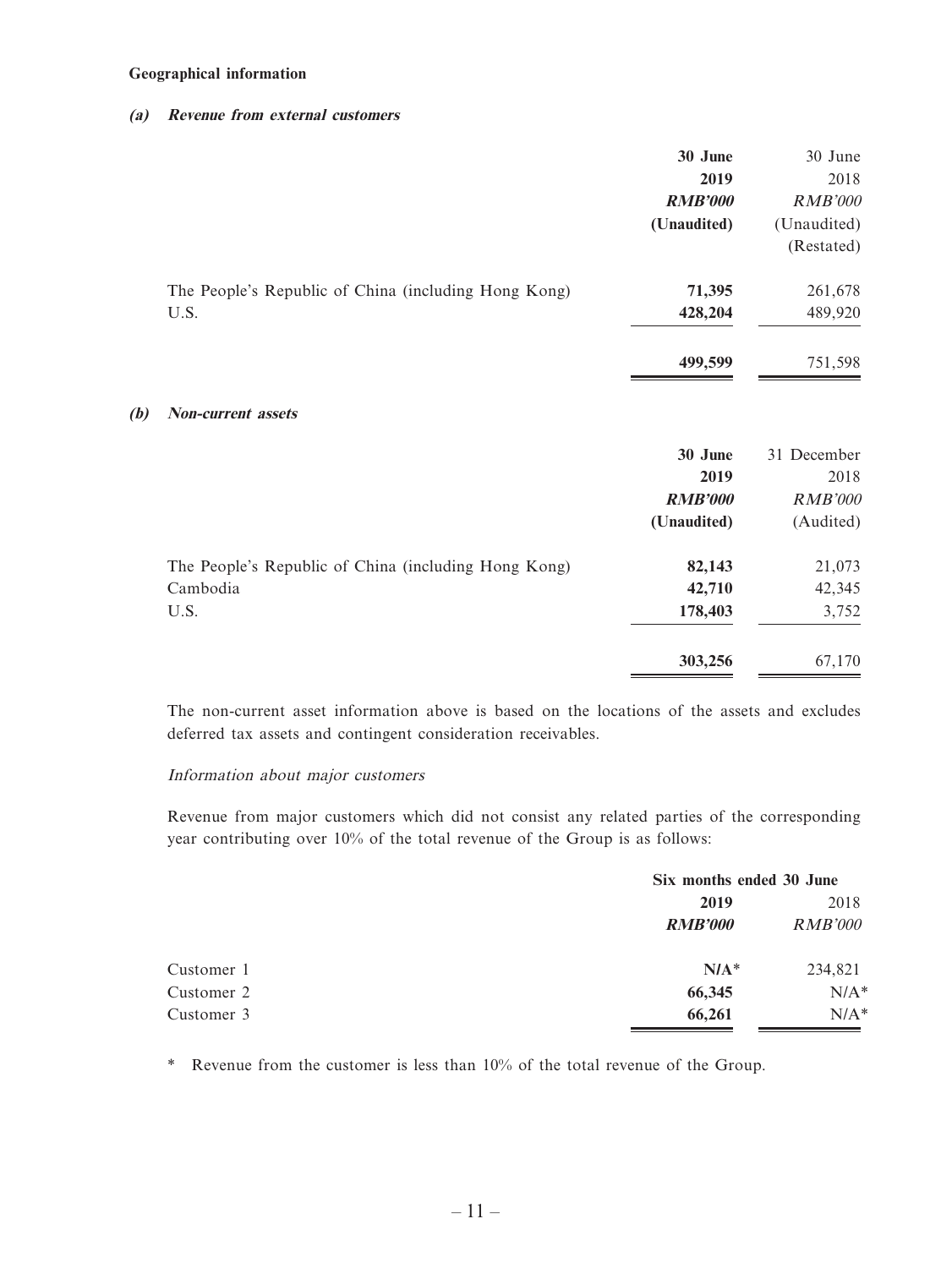#### **4. REVENUE FROM CONTRACTS WITH CUSTOMERS**

Revenue represents the net invoiced value of goods sold, after allowances for returns, trade discounts and value-added tax.

|                                                  | Six months ended 30 June |                |
|--------------------------------------------------|--------------------------|----------------|
|                                                  | 2019                     | 2018           |
|                                                  | <b>RMB'000</b>           | <i>RMB'000</i> |
|                                                  | (Unaudited)              | (Unaudited)    |
|                                                  |                          | (Restated)     |
|                                                  |                          |                |
| Revenue                                          |                          |                |
| Recognised at point of time:                     |                          |                |
| Manufacturing and sales of sofas, sofa cover and |                          |                |
| other furniture products                         | 499,599                  | 751,598        |
|                                                  |                          |                |

### **5. (LOSS)/PROFIT BEFORE TAX**

The Group's (loss)/profit before tax is arrived at after charging/(crediting):

|                                                        | Six months ended 30 June |                |
|--------------------------------------------------------|--------------------------|----------------|
|                                                        | 2019                     | 2018           |
|                                                        | <b>RMB'000</b>           | <b>RMB'000</b> |
|                                                        | (Unaudited)              | (Unaudited)    |
|                                                        |                          | (Restated)     |
| Cost of inventories sold                               | 407,111                  | 521,309        |
| Depreciation of property, plant and equipment          | 4,604                    | 2,928          |
| Depreciation of right-of-use assets                    | 22,748                   |                |
| Recognition of prepaid land lease payments             |                          | 21             |
| Salaries, wages and benefits in kind                   | 88,254                   | 89,213         |
| Pension scheme contributions                           | 4,173                    | 8,353          |
| Provision against obsolete and slow-moving inventories | 1,176                    | 940            |
| Write-down of inventories to net realisable value      | 1,491                    |                |
| Impairment of trade and bills receivables, net         | 1,184                    | 3,336          |
| Reversal of product warranty                           | (1,484)                  | (1, 421)       |
| Interest for convertible loan                          | 4,880                    | 7,347          |
| Interest for lease liabilities                         | 5,317                    |                |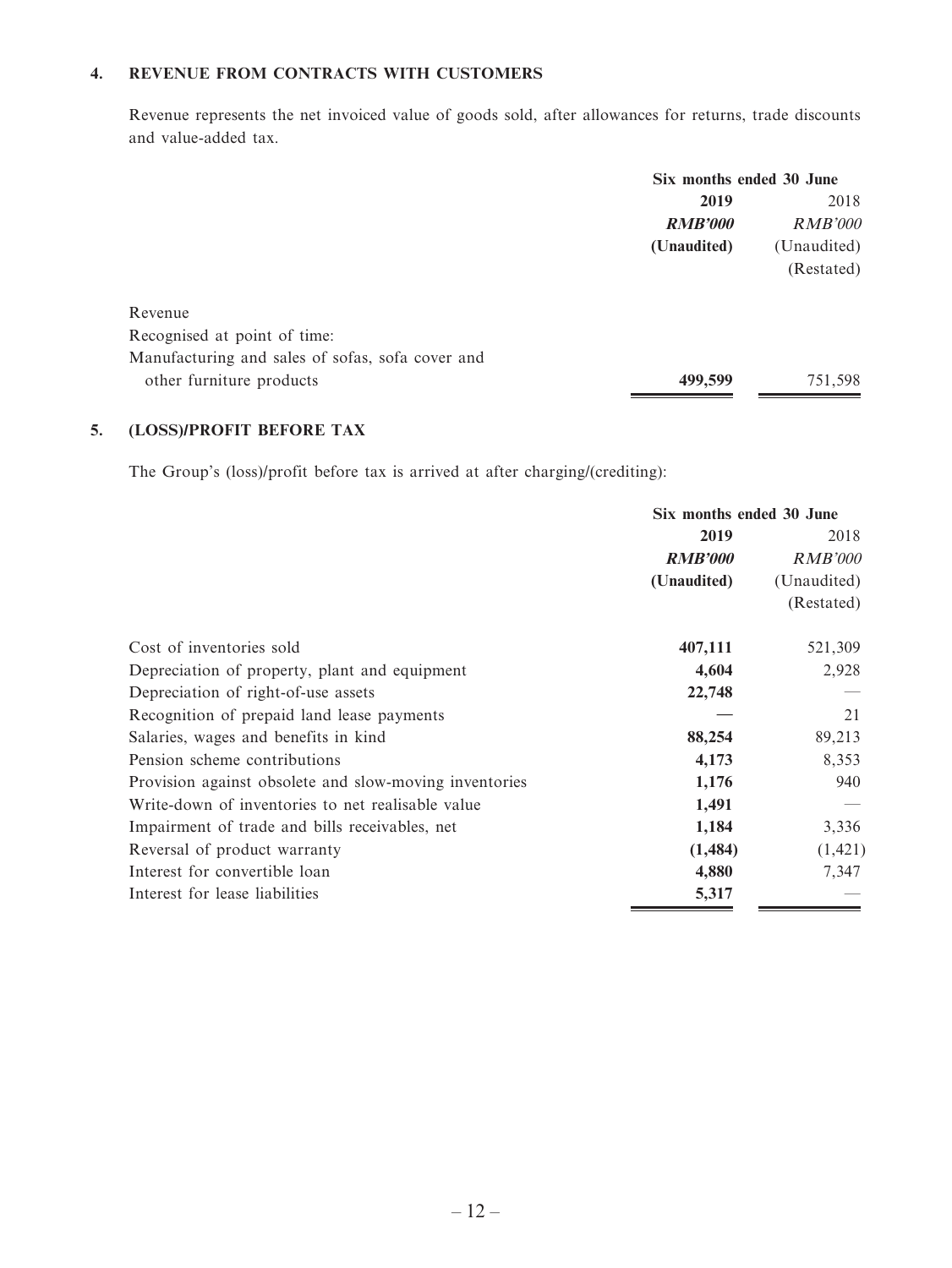#### **6. INCOME TAX**

Pursuant to the rules and regulations of the Cayman Islands and the British Virgin Islands (the "BVI"), the Group is not subject to any income tax in the Cayman Islands and the BVI.

On 21 March 2018, the Hong Kong Legislative Council passed The Inland Revenue (Amendment) (No. 7) Bill 2017 (the "Bill") which introduces the two-tiered profits tax rates regime. The Bill was signed into law on 28 March 2018 and was gazetted on the following day. Under the two-tiered profits tax rates regime, the first HK\$2 million of profits of the qualifying group entity will be taxed at 8.25%, and profits above HK\$2 million will be taxed at 16.5%. The profits of group entities not qualifying for the two-tiered profits tax rates regime will continue to be taxed at a flat rate of 16.5% (2018: 16.5%).

PRC subsidiaries are subject to the PRC Enterprise Income Tax at 25% during the period (2018: 25%). Pursuant to the relevant laws and regulations in the PRC, Zhejiang Morris Fashion Home Co., Ltd. ("Fashion Home") and Zhejiang Apollo Leather Products Co., Ltd. ("Apollo"), which qualified as High and New Technology Enterprises ("HNTE") on 30 November 2018, were entitled to a reduced enterprise income tax rate of 15%. During the period ended 30 June 2019, Fashion Home and Apollo applied the qualification of HNTE and are entitled to the reduced tax rate of 15% until the period ended 30 November 2021.

The U.S. corporate income tax rate is 21% for the period ended 30 June 2019 in accordance to the Tax Cuts and Jobs Act.

The U.S. corporate income tax includes (a) federal income tax calculated at a fixed rate of 21% on the estimated federal taxable income and (b) state income tax calculated at various state income tax rates for both periods on the estimated state taxable income for the respective states. The income subject to tax in a specific state (i.e. state taxable income) is calculated based on the federal taxable income with state tax adjustments, which is then allocated or apportioned to the respective states (i.e. percentage of taxable income that should be apportioned or specially allocated to the respective states in which the Group operates) based on the apportionment factors provided from the state tax returns in previous year.

Taxes on profit assessable in elsewhere have been calculated at the rate of tax prevailing in the jurisdictions in which the Group operates.

|                                    | Six months ended 30 June |                |
|------------------------------------|--------------------------|----------------|
|                                    | 2019                     | 2018           |
|                                    | <b>RMB'000</b>           | <b>RMB'000</b> |
|                                    | (Unaudited)              | (Unaudited)    |
|                                    |                          | (Restated)     |
| $Current - PRC$                    |                          | 15,981         |
| $Current - Hong Kong$              | 1,139                    | 2,262          |
| $Current - U.S.$                   | 65                       | 50             |
| Deferred tax                       | (2,346)                  | 3,530          |
| Tax (credit)/charge for the period | (1,142)                  | 21,823         |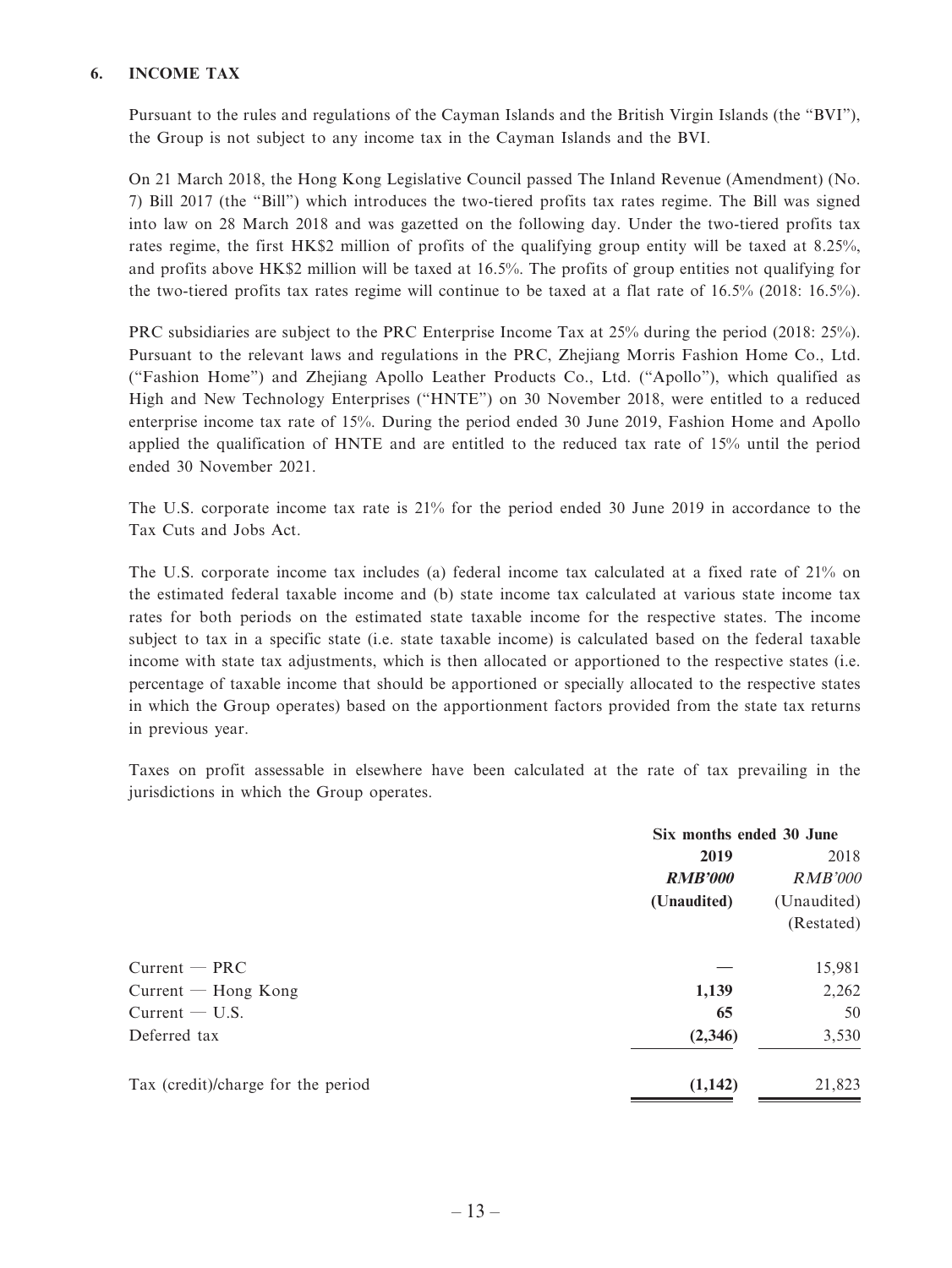### **7. (LOSS)/EARNINGS PER SHARE ATTRIBUTABLE TO ORDINARY EQUITY HOLDERS OF THE COMPANY**

The calculation of basic loss per share amount for the period ended 30 June 2019 was based on the loss for the period attributable to ordinary equity holders of the Company of RMB79,067,000 (2018: profit of RMB73,445,000), and the weighted average number of ordinary shares of 1,000,000,000 (2018: 1,000,000,000) in issue during the period.

No adjustment has been made to the basic loss per share amounts presented for the period ended 30 June 2019 as the Group had anti-dilutive ordinary shares in issue during period ended 30 June 2019 (2018: Diluted earnings per share amounts for the six months ended 30 June 2018 are calculated by adjusting the weighted average number of ordinary shares outstanding to assume conversion of all dilutive potential ordinary shares. The Convertible Loan is assumed to have been converted into ordinary shares, and the profit for the six months ended 30 June 2018 is adjusted to exclude the interest expense on the Convertible Loan and fair value gain on the derivative component of the Convertible Loan less tax effect, if any).

The calculation of basic and diluted (loss)/earnings per share is based on the following:

|                                                                    | Six months ended 30 June |                |
|--------------------------------------------------------------------|--------------------------|----------------|
|                                                                    | 2019                     | 2018           |
|                                                                    | <b>RMB'000</b>           | <b>RMB'000</b> |
|                                                                    | (Unaudited)              | (Unaudited)    |
|                                                                    |                          | (Restated)     |
| (Loss)/earnings for the purpose calculating basic (loss)/earnings  |                          |                |
| per share ((loss)/profit for the period attributable to the owners |                          |                |
| of the Company)                                                    | (79,067)                 | 73,445         |
| Interest on the convertible loan                                   |                          | 7,347          |
| Fair value gain on derivative component of convertible loan        |                          | (8,389)        |
| (Loss)/profit attributable to the shareholders of the Company,     |                          |                |
| used in the diluted (loss)/earnings per share calculation          | (79,067)                 | 72,403         |
|                                                                    | Six months ended 30 June |                |
|                                                                    | 2019                     | 2018           |
|                                                                    | (Unaudited)              | (Unaudited)    |
| Weighted average number of ordinary shares in issue,               |                          |                |
| used in the basic earnings per share calculation                   | 1,000,000,000            | 1,000,000,000  |
| Effect of dilutive $-$ weighted average number of ordinary shares: |                          |                |
| convertible loan                                                   |                          | 76,153,501     |
| Weighted average number of ordinary shares for the purpose of      |                          |                |
| calculating diluted earnings per share                             | 1,000,000,000            | 1,076,153,501  |
|                                                                    |                          |                |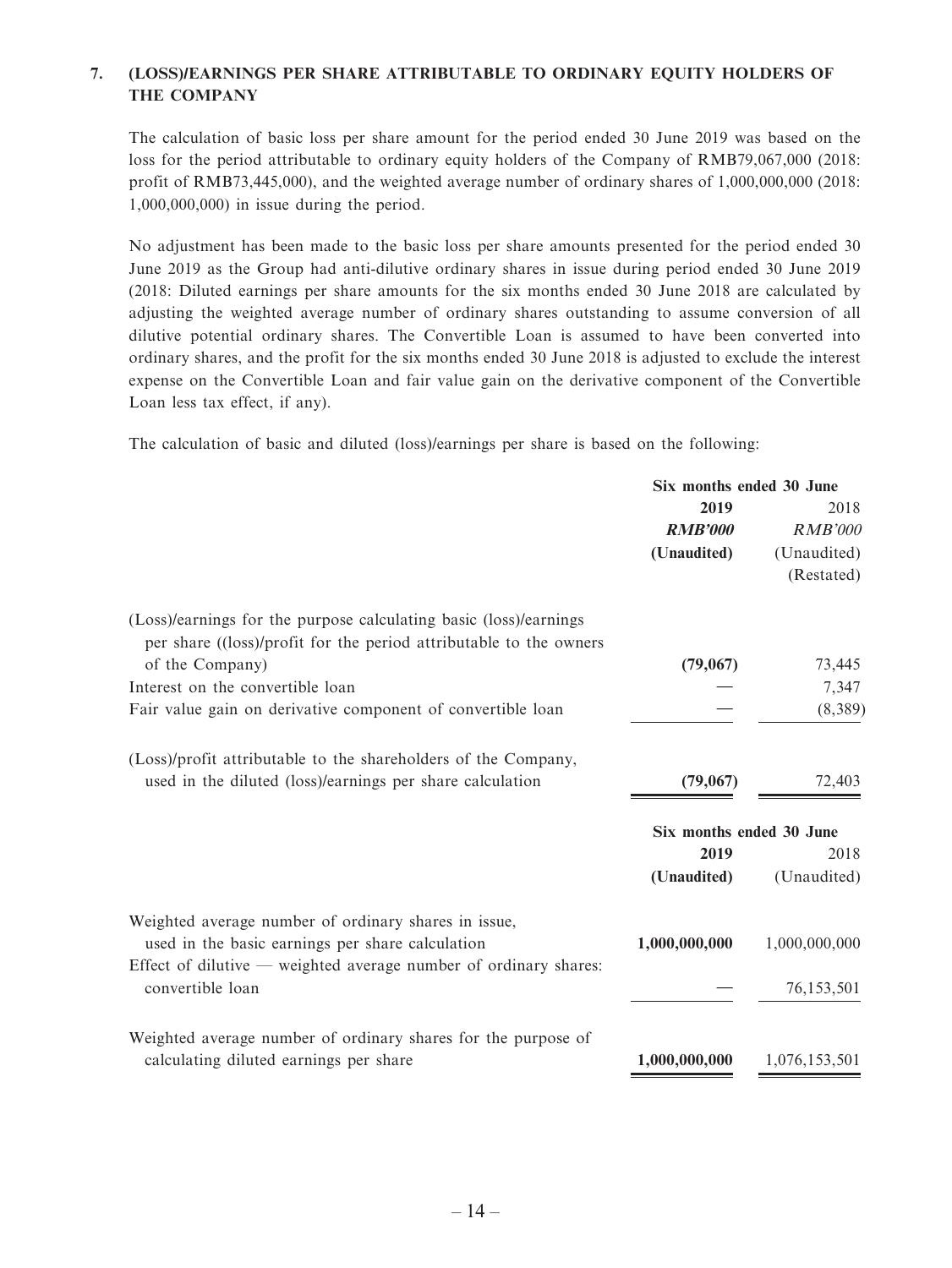#### **8. DIVIDENDS**

During the Reporting Period, the Company recognised the following dividends as distribution:

|                                                         | Six months ended 30 June |                |
|---------------------------------------------------------|--------------------------|----------------|
|                                                         | 2019                     | 2018           |
|                                                         | <b>RMB'000</b>           | <i>RMB'000</i> |
|                                                         | (Unaudited)              | (Unaudited)    |
| Final dividend paid of nil cents per ordinary share     |                          |                |
| for the year ended 31 December 2018 (2017: HK3.8 cents) |                          | 31,118         |

The Board has proposed not to declare interim dividend for the six months ended 30 June 2019 (six months ended 30 June 2018: HK1.8 cents per ordinary share).

#### **9. TRADE AND BILLS RECEIVABLES**

|                                                 | 30 June        | 31 December    |
|-------------------------------------------------|----------------|----------------|
|                                                 | 2019           | 2018           |
|                                                 | <b>RMB'000</b> | <b>RMB'000</b> |
|                                                 | (Unaudited)    | (Audited)      |
| Trade receivables from third parties            | 530,186        | 633,409        |
| Less: Impairment of trade receivables           | (3, 437)       | (2,253)        |
| Trade receivables, net                          | 526,749        | 631,156        |
| Bills receivable arising from intra-group sales |                | 3,365          |
|                                                 | 526,749        | 634,521        |

The Group's trading terms with its customers are mainly on credit. The credit period is generally one to two months, extending up to three to six months for major customers. The Group seeks to maintain strict control over its outstanding receivables and overdue balances are reviewed regularly by senior management. The Group does not hold any collateral over its trade and bills receivable balances. Trade and bills receivables are non- interest-bearing.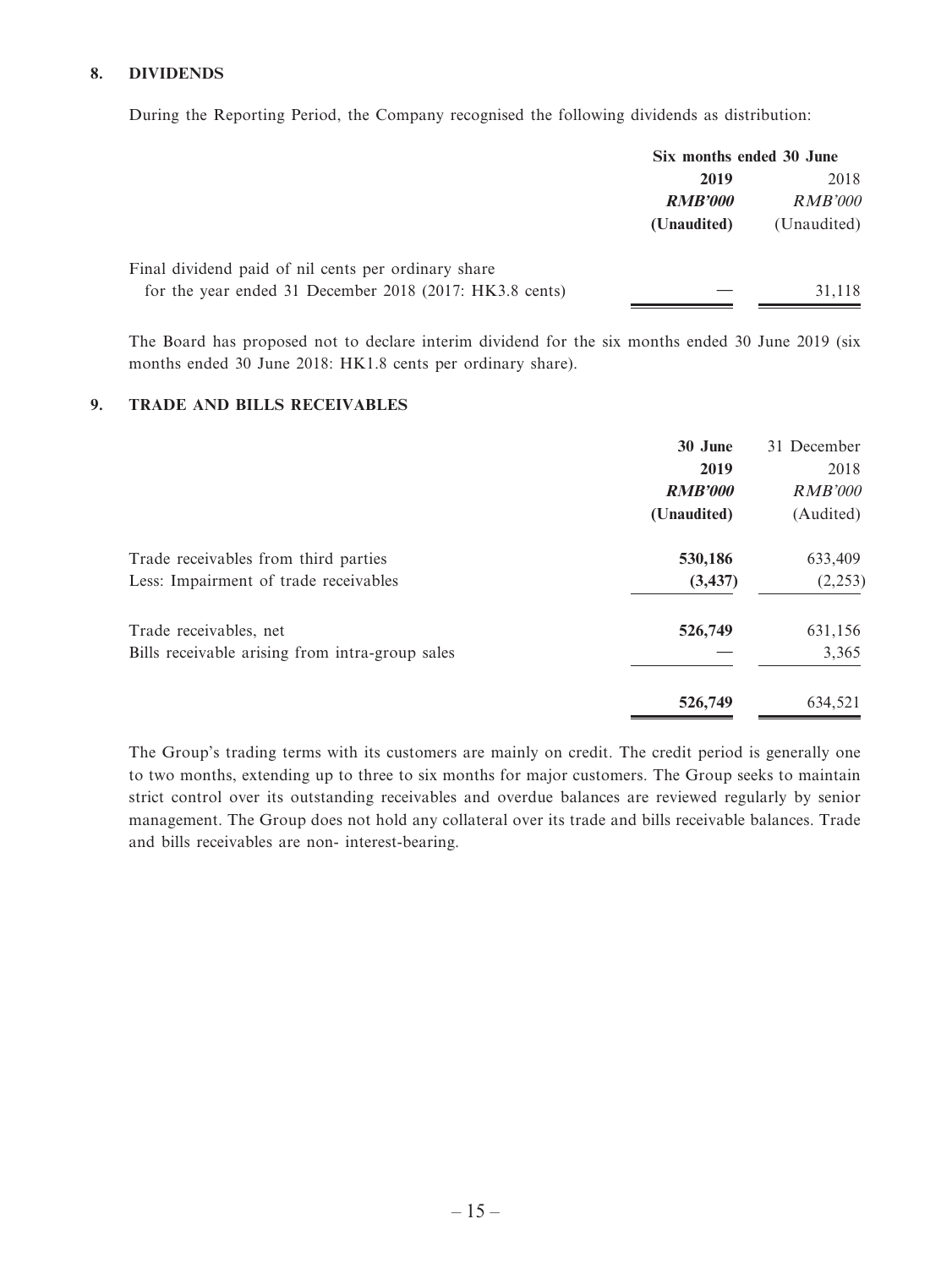An ageing analysis of trade and bills receivables as at the end of the Reporting Period, based on the invoice date and net of provision, is as follows:

|                 | 30 June        | 31 December    |
|-----------------|----------------|----------------|
|                 | 2019           | 2018           |
|                 | <b>RMB'000</b> | <b>RMB'000</b> |
|                 | (Unaudited)    | (Audited)      |
| Within 3 months | 247,731        | 596,928        |
| 4 to 6 months   | 205,546        | 36,983         |
| 7 to 12 months  | 73,472         | 610            |
|                 | 526,749        | 634,521        |

#### **10. TRADE AND BILLS PAYABLES**

|                                      | 30 June        | 31 December    |
|--------------------------------------|----------------|----------------|
|                                      | 2019           | 2018           |
|                                      | <b>RMB'000</b> | <b>RMB'000</b> |
|                                      | (Unaudited)    | (Audited)      |
| Trade payables to third parties      | 181,125        | 209,275        |
| Bills payable                        |                |                |
| - arising from intra-group purchases | 42,803         | 19,173         |
| — arising from third party purchases | 219,655        | 188,318        |
|                                      | 443,583        | 416,766        |

An ageing analysis of the trade and bills payables as at the end of the Reporting Period, based on the invoice date, is as follows:

|                | 30 June        | 31 December    |
|----------------|----------------|----------------|
|                | 2019           | 2018           |
|                | <b>RMB'000</b> | <b>RMB'000</b> |
|                | (Unaudited)    | (Audited)      |
| Within 1 month | 204,980        | 143,706        |
| 2 to 3 months  | 76,320         | 80,087         |
| 4 to 6 months  | 120,816        | 148,617        |
| Over 6 months  | 41,467         | 44,356         |
|                | 443,583        | 416,766        |

The trade and bills payables are non-interest-bearing. Trade payables are normally settled on terms of 30 to 180 days while bills payable are settled on a term of 90 to 180 days.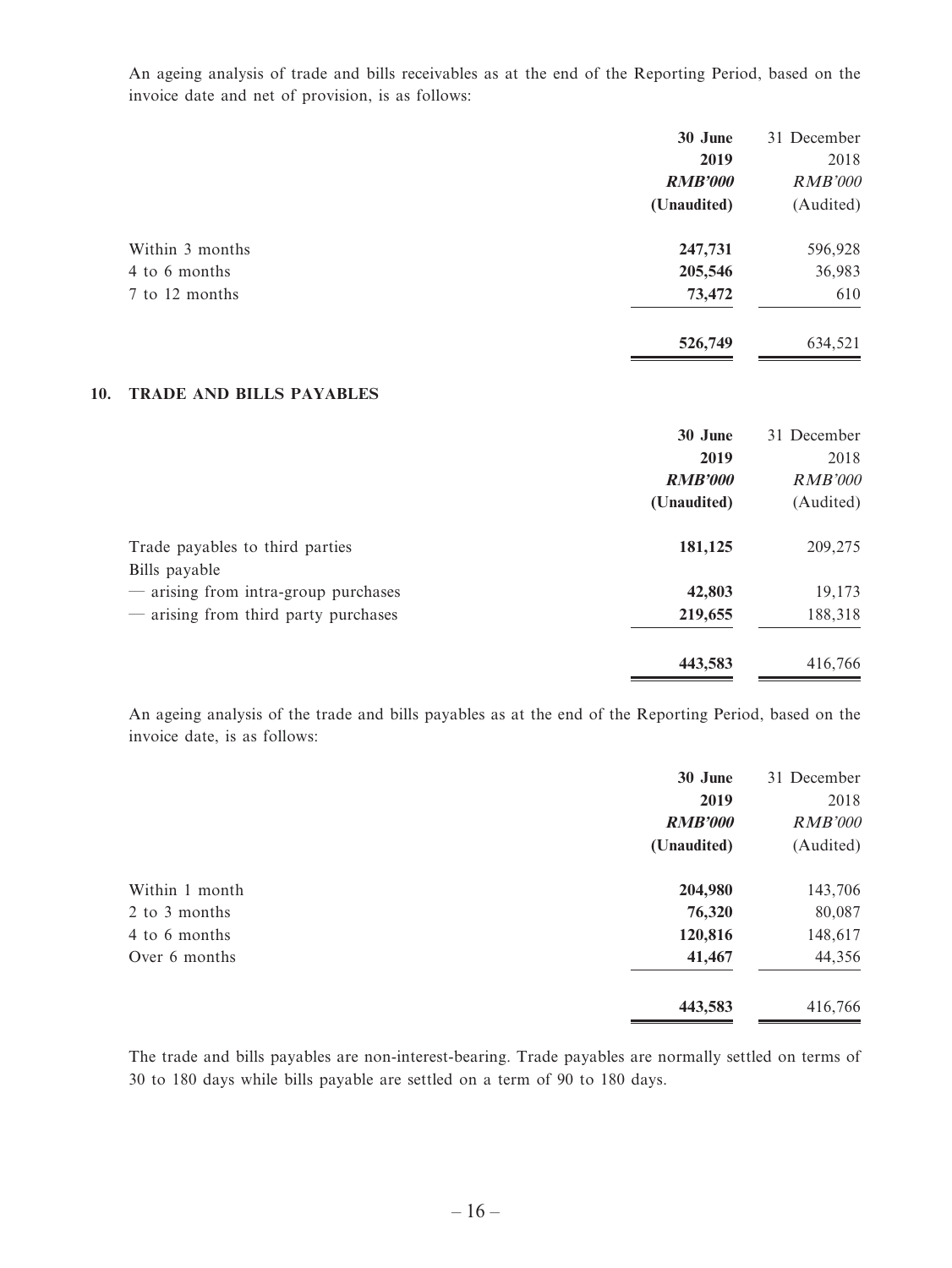#### **11. CONVERTIBLE LOAN**

|                                              | As at          | As at          |
|----------------------------------------------|----------------|----------------|
|                                              | 30 June        | 31 December    |
|                                              | 2019           | 2018           |
|                                              | <b>RMB'000</b> | <b>RMB'000</b> |
|                                              | (Unaudited)    | (Audited)      |
| Liability component of the Convertible loan  | 145,557        | 181,372        |
| Derivative component of the Convertible loan | 123            | 2,521          |

On 5 January 2018, the Company entered into a convertible loan (the "**Convertible Loan**") agreement (the "**Convertible Loan Agreement**") with International Finance Corporation ("**IFC**"), pursuant to which IFC agreed to lend, and the Company agreed to borrow, the Convertible Loan in an aggregate principal amount of HK\$200,000,000. IFC has the right to convert all or any part of the outstanding principal amount of the Convertible Loan into shares of the Company at an initial conversion price of HK\$2.22 per conversion share (subject to adjustments as set out in the Convertible Loan Agreement). The outstanding principal of the Convertible Loan bears interest at a rate of 1.25% per annum above 6 months HIBOR. Interest period of the Convertible Loan shall be a period of six months in each case beginning on an interest payment date and ending on the day immediately before the next following interest payment date.

Unless previously converted, the Company shall repay 50% of the non-converted portion of the Convertible Loan outstanding as at fourth anniversary of the date of the Convertible Loan (the "**First Repayment Instalment Date**").

Subject to any repayment to be made on the First Repayment Instalment Date as set out above, the outstanding amount of the non-converted portion of the Convertible Loan shall be repaid on the fifth anniversary of the date of the Convertible Loan (the "**Maturity Date**") together with a redemption premium (the "**Redemption Premium**") which is an amount equal to 3.25% per annum of such portion of the principal amount of the Convertible Loan to be repaid or prepaid in respect of the period beginning on the date of the disbursement and ending on the day immediately before the date of repayment or prepayment. Any amount of the Convertible Loan which is redeemed by the Company will forthwith be cancelled.

As a result of the suspension in trading in the shares of the Company, the carrying amount of liability of the convertible loan to the principal amount was adjusted and the same was reallocated from non-current liabilities to current liabilities in order to reflect such continuance. On 20 April 2019, 23 May 2019 and 12 June 2019, the Company entered into three amendment agreements respectively with the lender of the convertible loan for the agreed schedule of certain permitted prepayments of the convertible loan. As at 12 June 2019, the outstanding principal of the convertible loan was HK\$171,949,905.70. Under the agreed schedule as provided in the abovementioned amendment agreements, for the period from 15 June 2019 to 30 September 2019, the Company agrees to pay the following permitted prepayments:

- a) an amount of HK\$7,500,000 on or prior to 15 June 2019;
- b) an amount of HK\$7,500,000 on or prior to 30 June 2019;
- c) an amount of HK\$6,000,000 on or prior to 15 July 2019;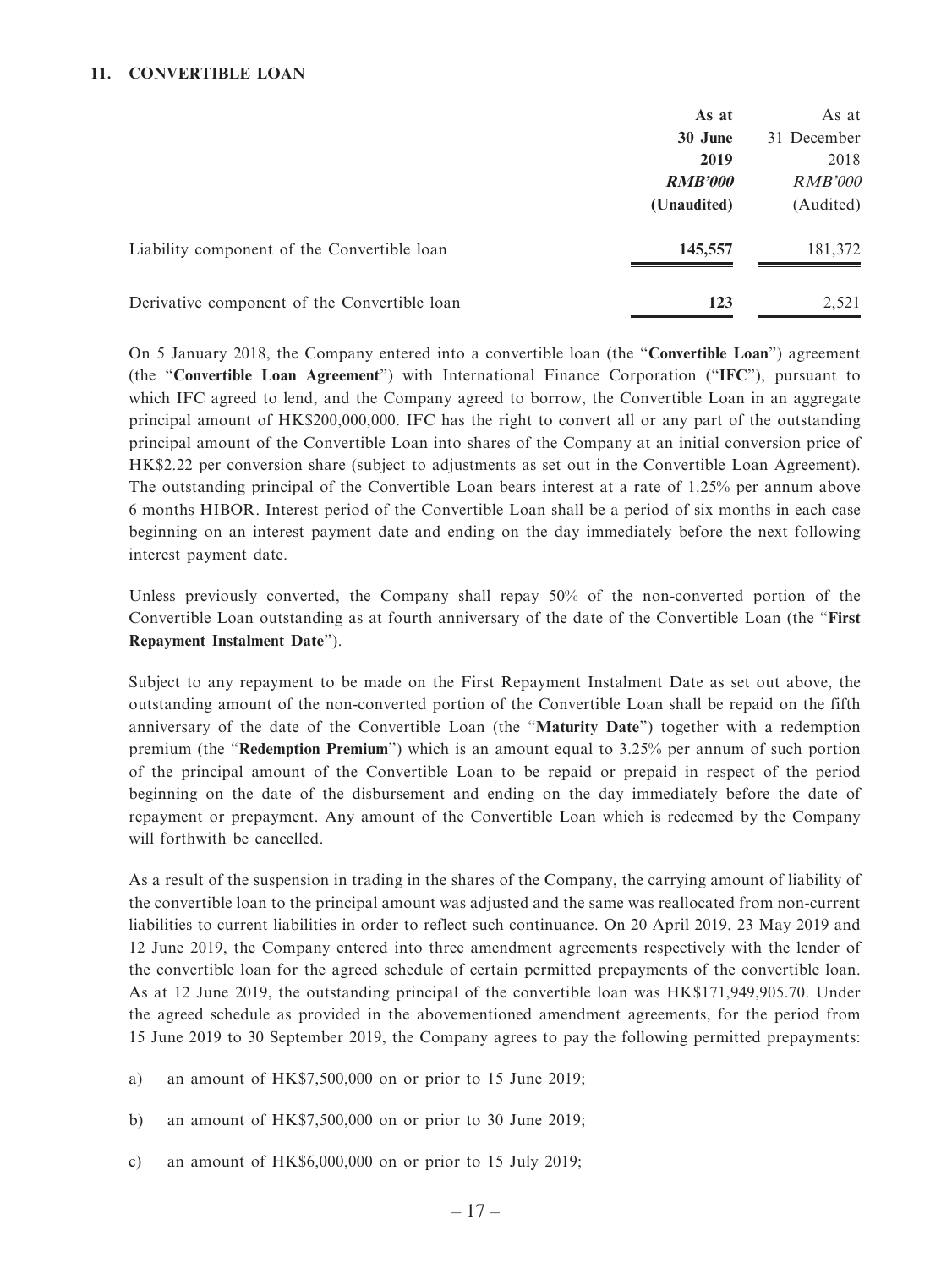- d) an amount of HK\$6,000,000 on or prior to 30 July 2019;
- e) an amount of HK\$6,000,000 on or prior to 15 August 2019;
- f) an amount of HK\$6,000,000 on or prior to 30 August 2019;
- g) an amount of HK\$6,000,000 on or prior to 15 September 2019; and
- h) an amount of HK\$6,000,000 on or prior to 30 September 2019.

For the remaining outstanding amount payable under the convertible loan agreement after 30 September 2019, the Company will publish further announcement, if the remaining outstanding amount is not paid according to the repayment term as disclosed in the Company's announcement date 5 January 2018.

The Convertible Loan recognised in the unaudited condensed consolidated statement of financial position of the Group is bifurcated into two components for accounting purpose, namely the liability component and the derivative component, and the movements of these components during the Reporting Period are as follows:

|                                         | Liability<br>component<br><b>RMB'000</b> | <b>Derivative</b><br>component<br><b>RMB'000</b> | <b>Total</b><br><b>RMB'000</b> |
|-----------------------------------------|------------------------------------------|--------------------------------------------------|--------------------------------|
| At 1 January 2019 (Audited)             | 181,372                                  | 2,521                                            | 183,893                        |
| Repayment of the Convertible Loan       | (37, 381)                                |                                                  | (37, 381)                      |
| Amortisation of liability component     |                                          |                                                  |                                |
| of the Convertible Loan                 | 4,880                                    |                                                  | 4,880                          |
| Fair value gain on derivative component |                                          |                                                  |                                |
| of the Convertible Loan                 |                                          | (2,356)                                          | (2,356)                        |
| Accrued Interest                        | (2,665)                                  |                                                  | (2,665)                        |
| Exchange difference                     | (649)                                    | (42)                                             | (691)                          |
| At 30 June 2019 (Unaudited)             | 145,557*                                 | 123                                              | 145,680                        |

\* On 28 March 2019, the Group had suspended from trading the shares, as a result the convertible loan become repayable on demand of the holder due to breach of cross default term in the convertible loan agreement. The outstanding principal amount of the convertible loan was reclassified to current liabilities and remeasured to the amount repayable on demand plus redemption premium.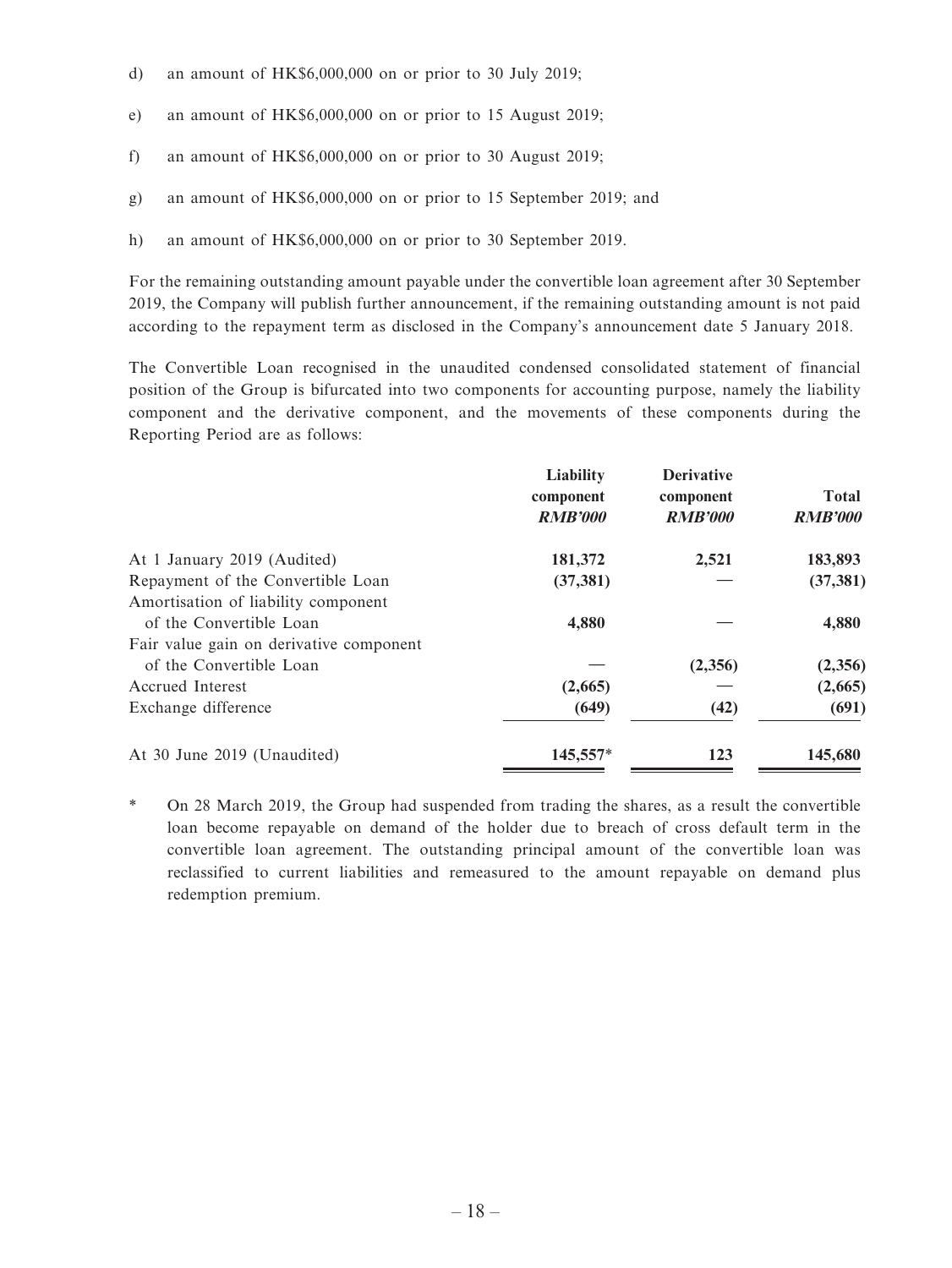### **12. SHARE CAPITAL**

|                                                                              | 30 June 2019                   |                                             | 31 December 2018             |                                           |
|------------------------------------------------------------------------------|--------------------------------|---------------------------------------------|------------------------------|-------------------------------------------|
|                                                                              | <b>US\$'000</b><br>(Unaudited) | <b>RMB'000</b><br>equivalent<br>(Unaudited) | <i>US\$'000</i><br>(Audited) | <i>RMB'000</i><br>equivalent<br>(Audited) |
| Authorised:<br>10,000,000,000 ordinary shares<br>of US\$0.001 each           | 10,000                         |                                             | 10,000                       |                                           |
| Issued and fully paid:<br>1,000,000,000 ordinary shares<br>of US\$0.001 each | 1,000                          | 6,914                                       | 1,000                        | 6,914                                     |

The movements in the Company's issued share capital during the year are as follow:

|                                         | Number of<br>ordinary shares |                                                        |
|-----------------------------------------|------------------------------|--------------------------------------------------------|
|                                         | in issue                     | <b>Issued capital</b><br><b>RMB'000</b><br>(Unaudited) |
| As at 31 December 2018 and 30 June 2019 | 1,000,000,000                | 6,914                                                  |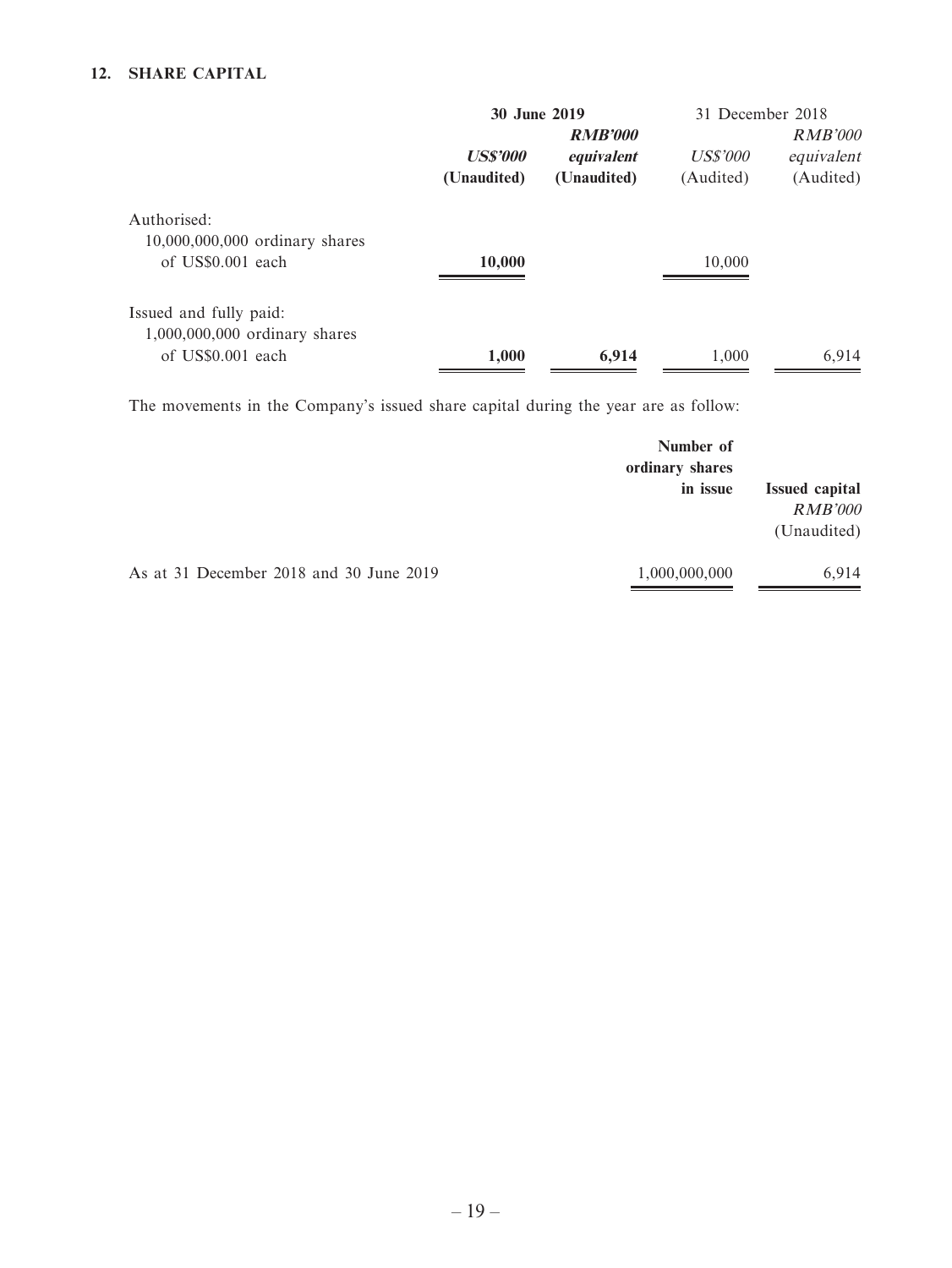### **MANAGEMENT DISCUSSION AND ANALYSIS**

### **BUSINESS REVIEW**

Impacted by the Sino-US trade war, the results of the Group for the first half of 2019 significantly decreased as compared to the same period of last year. The revenue of the Group decreased by approximately 33.5% from approximately RMB751.6 million for the six months ended 30 June 2018 to approximately RMB499.6 million for the six months ended 30 June 2019.

### **Business development in North America**

As our revenue was mainly derived from the U.S., the Sino-US trade friction had material impacts on the Group, leading to a significant decrease in our results in North America as compared to the same period of last year. Due to the share of partial tariffs, the profit margin of our exported products was also affected. However, facing this relatively difficult business environment, the management of the Group overcame challenges by consolidating relationship with existing larger clients, and selecting some small quality clients and adjusting client profile in response to the effects from the Sino-US trade war. Furthermore, the Group continued to integrate with Jennifer Convertibles Inc. ("**Jennifer Convertibles**"), a company acquired by us in August 2018, in order to smooth the retail channels of furniture in the U.S., laying a good foundation for our further development in the North America.

### **Retail business development in China and Hong Kong**

As of August 2019, the Group had a total of 2 self-operated retail stores and 8 franchise stores across different provinces in Mainland China. In March 2019, the Group took its brand "Morrisofa" to the 34th Shenzhen International Furniture Fair, showcasing its comfortable, charming and high quality products in front of customers.

The Group has been expanding its scale of business in Hong Kong since its first flagship retail store opened up in September 2017. As of August 2019, the Group opened 3 selfoperated retail stores in Wan Chai, Sha Tin and Tsuen Wan, respectively. It also opened a store-within-a-store in Ma On Shan, and 3 points of consignment sales in Kowloon Bay and Yuen Long. In some of its branch stores, the Group also introduced auxiliary decoration services to establish one-stop services including decoration and furniture setting, instilling its stylish home design concept into Hong Kong market.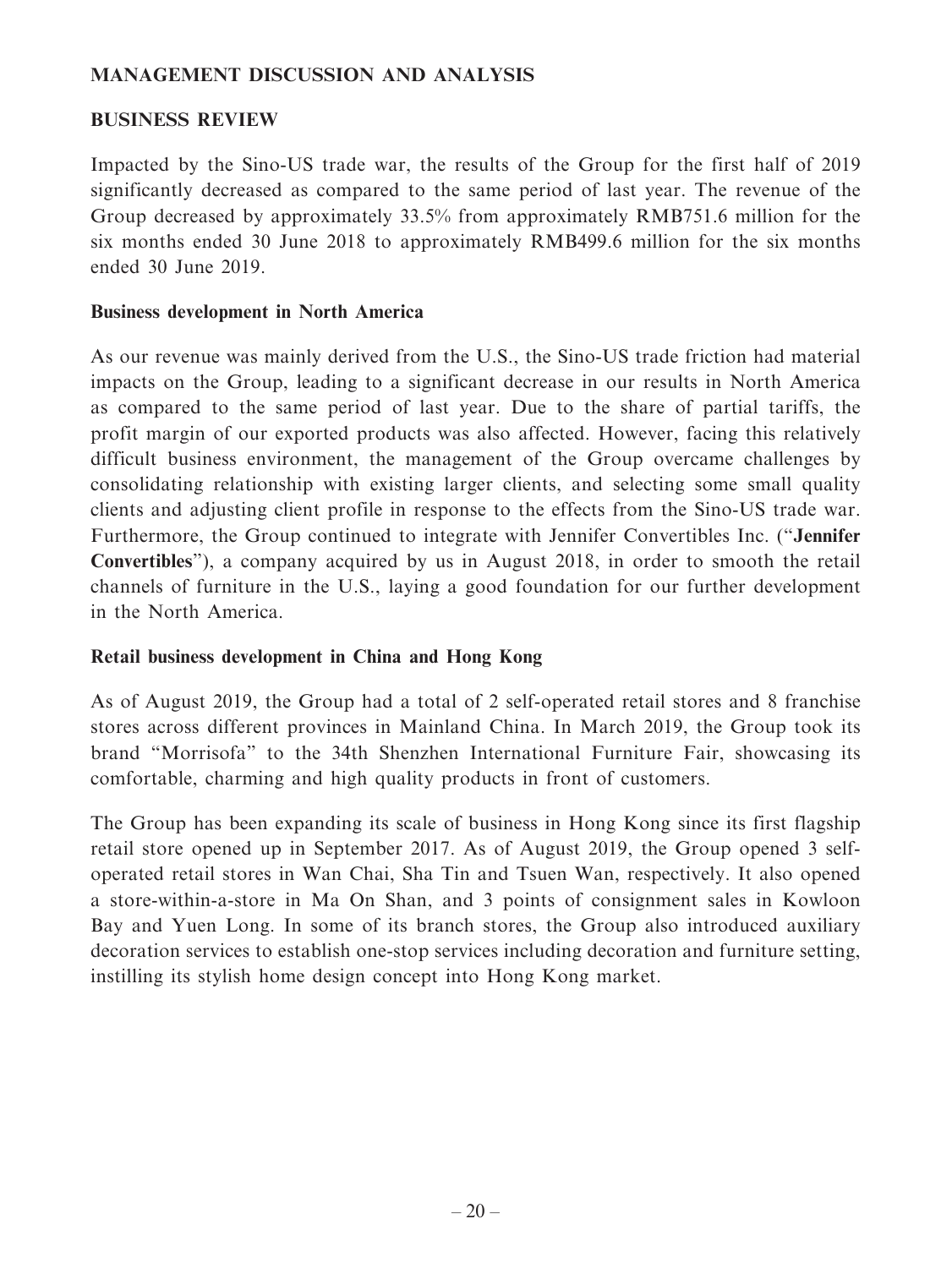### **FINANCIAL REVIEW**

For the six months ended 30 June 2019, the principal business activities of Group comprise the manufacturing and sales of sofas, sofa covers and other furniture products.

During the Reporting Period, the revenue of the Group amounted to RMB499.6 million (2018: RMB751.6 million), representing a decrease of approximately 33.5% as compared with last period, which was mainly attributed to the decrease in revenue generated from sale of sofas, sofa covers and other furniture products.

The Group's gross profit for the Reporting Period was RMB71.1 million (2018: RMB229.3 million), representing a decrease of approximately 69.0% as compared with the same period of last year, with gross profit margin decreased from approximately 30.5% to approximately 14.2%. The decrease in gross profit margin was primarily due to the the U.S. imposed tariffs on furniture from Mainland China.

The net loss of the Group amounted to RMB79.1 million during the Reporting Period as compared with the net profit of RMB73.4 million in the same period of last year. The increase in net loss was mainly attributable to a decrease in sales volume and impact from the Sino-US trade war.

The Company's basic loss per ordinary share was RMB7.91 cents for the six months ended 30 June 2019 (basic earnings per share in 2018: RMB7.34 cents) based on the loss for the period attributable to ordinary equity holders of the Company of approximately RMB79.1 million (profit for the period in 2018: approximately RMB73.4 million), and the weighted average number of ordinary shares of 1,000,000,000 for the six months ended 30 June 2019 (2018: 1,000,000,000).

# **Cost of sales**

The cost of sales of the Group decreased by approximately 17.9% from approximately RMB522.2 million for the six months ended 30 June 2018 to approximately RMB428.5 million for the six months ended 30 June 2019, which was primarily due to the decrease in sales.

### **Other net income and gains**

The other net income and gains of the Group decreased from approximately RMB33.3 million for the six months ended 30 June 2018 to approximately RMB21.0 million for the six months ended 30 June 2019. Such decrease was mainly due to the decrease in net income of selling unused raw material (2019: RMB0.6 million; 2018: RMB9.2 million) and decrease in interest income (2019: RMB0.6 million; 2018: RMB1.5 million).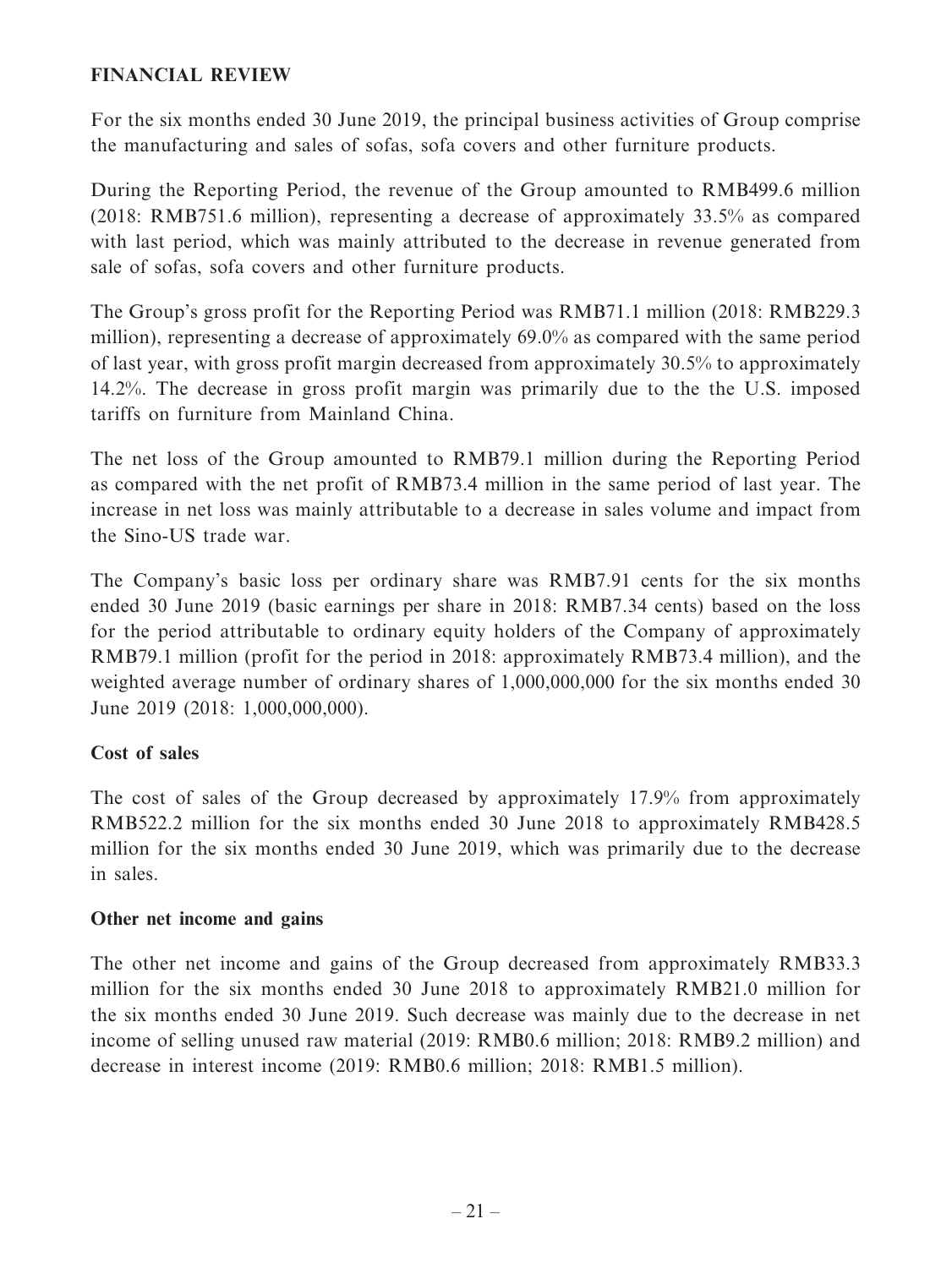### **Selling and distribution expenses**

The selling and distribution expenses of the Group increased by approximately 10.0% from approximately RMB86.2 million for the six months ended 30 June 2018 to approximately RMB94.8 million for the six months ended 30 June 2019. Such increase was primarily due to the increase in salaries and rental of the new retail stores located in Hong Kong and the U.S..

# **Administrative expenses**

The administrative expenses of the Group slightly decreased by approximately 6.0% from approximately RMB68.8 million for the six months ended 30 June 2018 to approximately RMB64.7 million for the six months ended 30 June 2019. Such decrease was primarily due to an one-off legal and professional expenses for the acquisition of Jennifer Convertibles in 2018.

### **Finance costs**

The finance costs of the Group slightly increased by approximately 6.7% from approximately RMB12.0 million for the six months ended 30 June 2018 to approximately RMB12.8 million for the six months ended 30 June 2019. The increase in finance costs was mainly due to the increase in interest for lease liabilities.

### **Income tax credit/expense**

The income tax expense decreased by approximately 105.0% from approximately RMB21.8 million for the six months ended 30 June 2018 to income tax credit approximately RMB1.1 million for the six months ended 30 June 2019 as the major subsidiaries in PRC suffered in loss as at the end of the Reporting Period which was mainly due to the decrease in sales volume and the impact from the Sino-US trade war. Currently, our principal subsidiaries in Mainland China are subject to an enterprise income tax rate of 15%.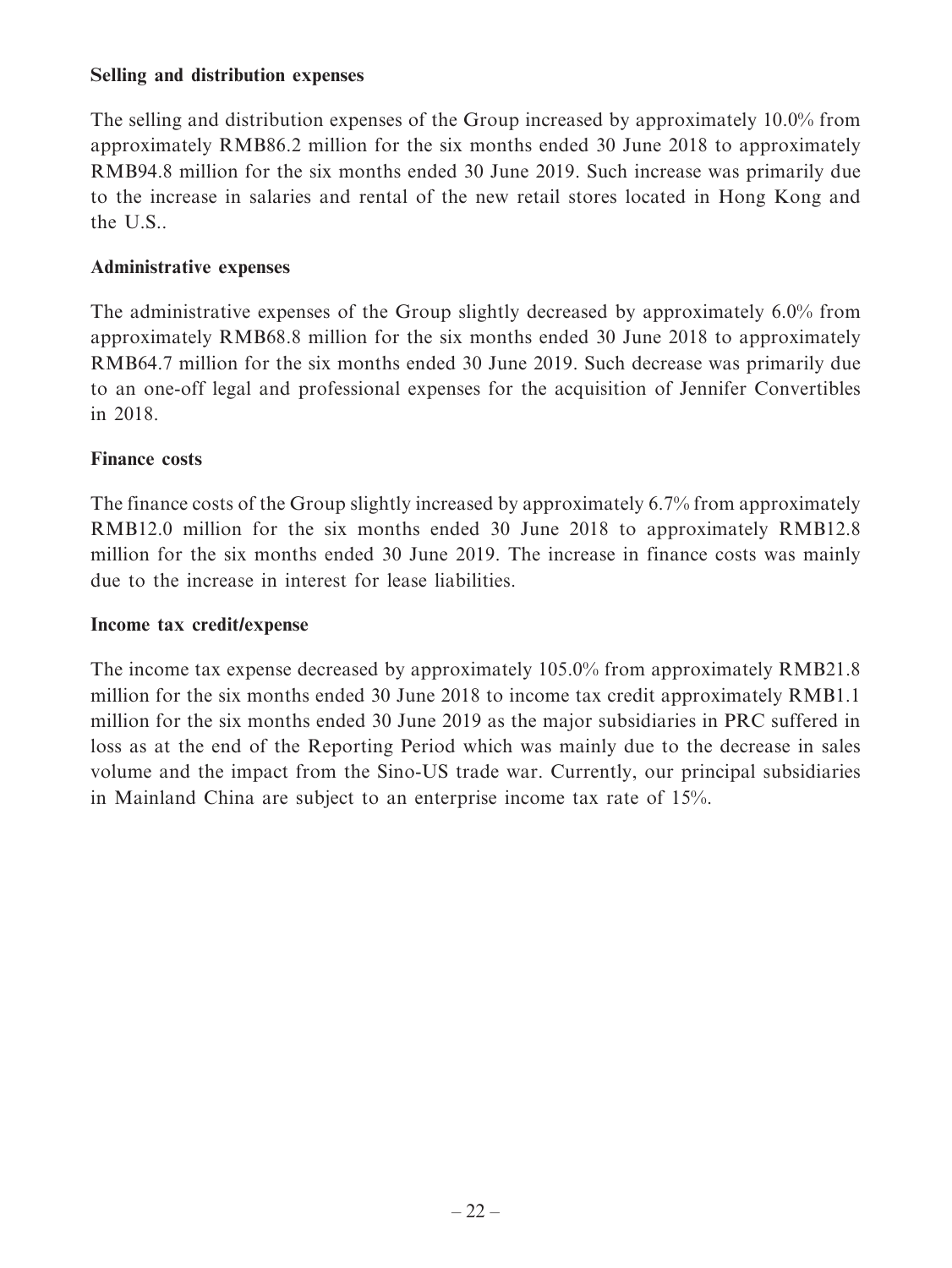# **LIQUIDITY AND CAPITAL RESOURCES**

# **Working capital**

For the six months ended 30 June 2019, cash and cash equivalents of the Group decreased by approximately RMB85.9 million, which was comprised of the net cash flows generated from operating activities of approximately RMB90.6 million, net cash flows used in investing activities of approximately RMB40.9 million, and net cash flows used in financing activities of approximately RMB134.7 million, while approximately RMB0.9 million was the net exchange loss of foreign exchange rate changes.

### **Borrowing and pledge of assets**

As at 30 June 2019, the Group's interest-bearing bank borrowings amounted to approximately RMB76.0 million (31 December 2018: approximately RMB142.2 million), all of which were repayable within 12 months from 30 June 2019. The bank loans' interest rates ranged from 4.3% to 6.5% (31 December 2018: 2.7% to 6.5%) per annum.

As at 30 June 2019, approximately RMB96.8 million (31 December 2018: approximately RMB94.0 million) restricted bank balances were pledged for bank borrowings and bills payables. Increase in restricted bank balance was mainly due to the increase in bills payables during the Reporting Period.

### **Gearing ratio**

The gearing ratio of the Group, which is total interest-bearing bank borrowings divided by total equity as at the end of the year/period and multiplied by 100%, decreased from approximately 38.7% as at 31 December 2018 to approximately 27.1% as at 30 June 2019, which was primarily due to the decrease in interest-bearing bank borrowings as at 30 June 2019.

### **Contingent liabilities**

The Group did not have any significant contingent liabilities as at 30 June 2019.

### **Trade and bills receivables**

The trade and bills receivables of the Group decreased to approximately RMB526.7 million as at 30 June 2019 (31 December 2018: approximately RMB634.5 million), primarily due to the decrease in sales to our customers in the second quarter in 2019 as compared to the fourth quarter in 2018.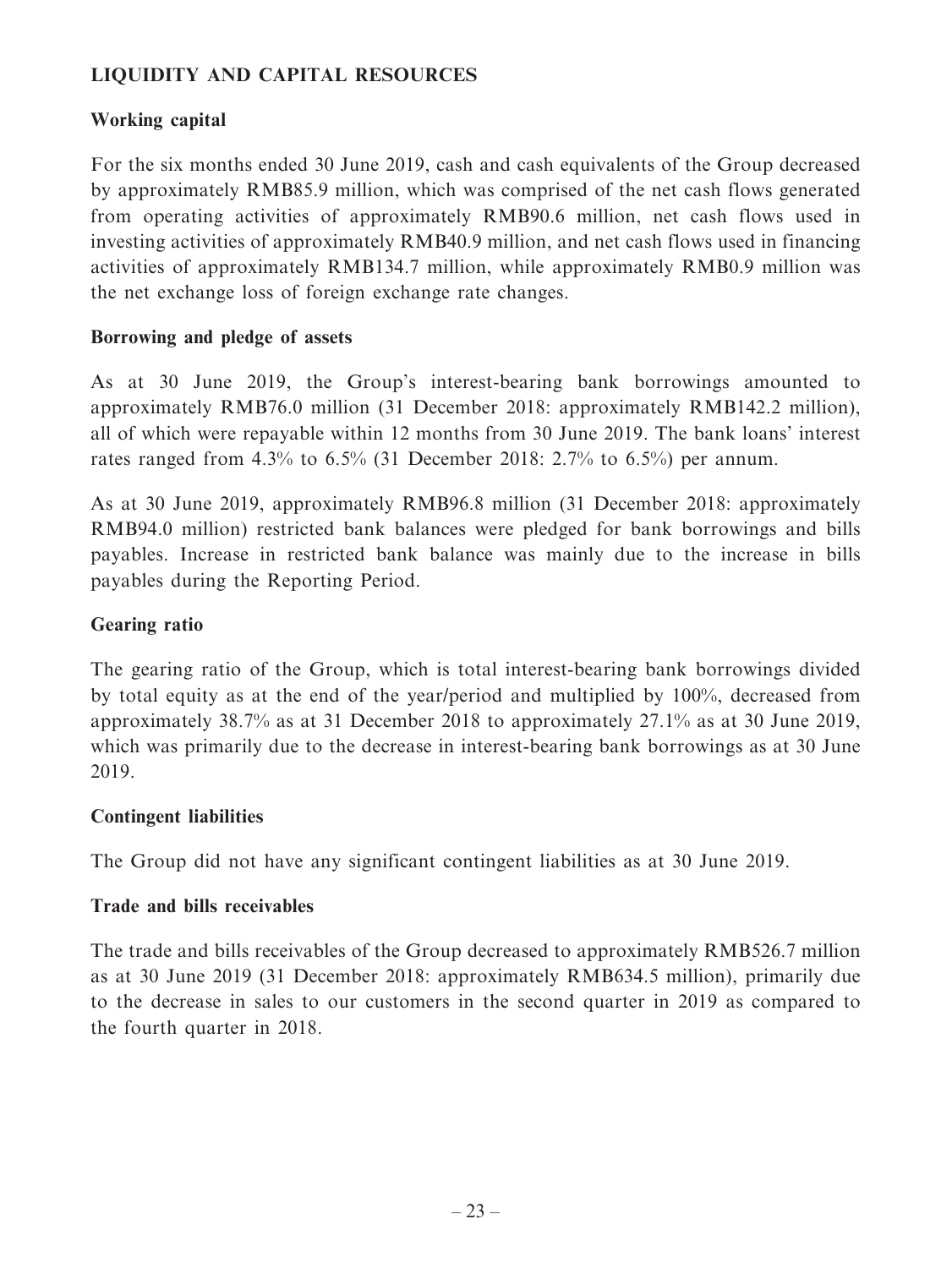### **Trade and bills payables**

The trade and bills payables of the Group increased to approximately RMB443.6 million as at 30 June 2019 (31 December 2018: approximately RMB416.8 million), primarily due to the slow down payment to the suppliers for third party purchases to maintain the sufficient cash flow.

### **Foreign exchange exposure**

Revenue from major customers is mainly from the U.S. while the production facilities of the Group are mainly located in the PRC. Accordingly, most of the sales are denominated in U.S. dollar while the costs arising from the Group's operations are generally settled in RMB. As a result, fluctuations in the value of U.S. dollar against RMB could adversely affect the financial results of the Group. During the six months ended 30 June 2019, the Group did not experience any material difficulties or impacts on its operations or liquidity as a result of currency exchange fluctuation. The Group did not use any financial instruments for hedging purposes during the six months ended 30 June 2019 and there was no hedging instruments outstanding as at 30 June 2019. The Group will continue to monitor closely the exchange rate risk arising from its existing operations and new investments in the future. The Group will further implement the necessary hedging arrangement to mitigate any significant foreign exchange risk when and if appropriate.

# **SIGNIFICANT INVESTMENTS AND MATERIAL ACQUISITIONS AND DISPOSAL OF SUBSIDIARIES**

The Group had no other significant investments, nor had it made any material acquisition or disposal of the Group's subsidiaries or associated companies during the Reporting Period.

# **HUMAN RESOURCES MANAGEMENT**

Quality and dedicated staff are indispensable assets to the Group's success in the competitive market. By providing comprehensive training and corporate culture education periodically, the employees are able to obtain on-going training and development in the sofa manufacturing industry. Furthermore, the Group offers competitive remuneration packages commensurate with industry practice and provides various fringe benefits to all employees. The Group reviews its human resources and remuneration policies periodically to ensure that they are in line with market practice and regulatory requirements. As at 30 June 2019, the Group employed a work force of 2,159 (31 December 2018: 2,499). The total salaries and related costs including the directors' remuneration for the six months ended 30 June 2019 amounted to approximately RMB88.3 million (for the six months ended 30 June 2018: approximately RMB89.2 million).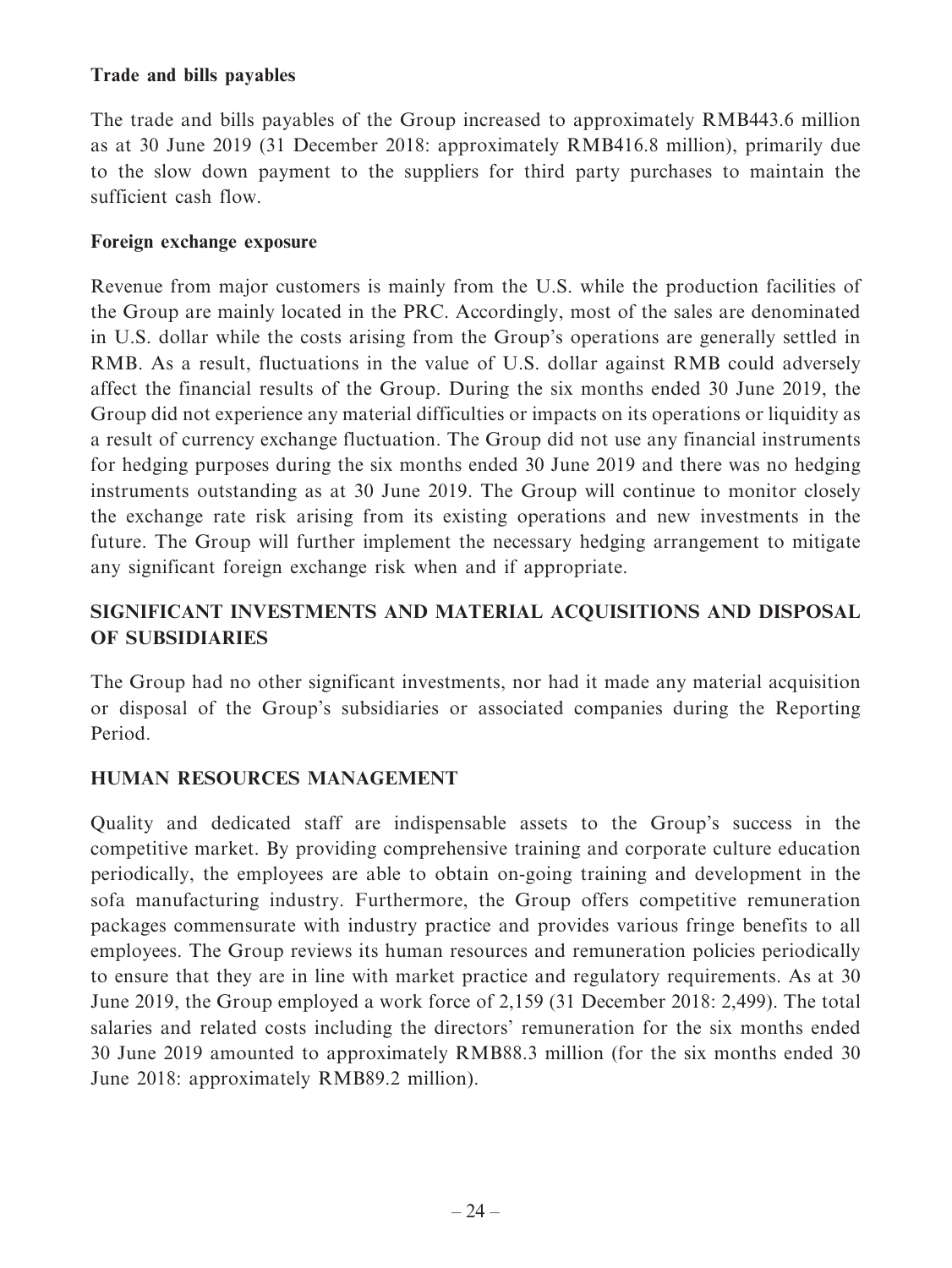# **OUTLOOK**

### **Broadening sources of income and cutting expenditure**

The Group will take measures on broadening sources of income and cutting expenditure to cope with the continuing Sino-US trade war. In terms of broadening sources of income, the Group will actively seek for methods in reducing reliance on the U.S. market, and leverage on its mature and effective production capacity to focus on the expansion in the furniture market in Europe. In terms of cutting expenditure, the management will continue to optimize human resources, enhance production management and improve production and operating efficiency, in order to minimize the impacts of the trade war on the Group.

### **Branding strategy**

In the future, the Group will uphold its strategies in developing self-owned brands, exploring retail channels, and carefully creating a young and fashionable sofa and furniture brand in the mid-market.

In the U.S., the Group will take initiatives in using the retail network of Jennifer Convertibles Inc. for expanding the retail market in the U.S.. Meanwhile, it will integrate the two brands, namely "Morris" and Jennifer Convertibles, for creating synergies. In China, in order to explore the domestic sofa and furniture market, the Group will continue to take part in large furniture fairs in China for promoting the brand "Morris", and will launch a new series of sofa and furniture products integrating modern and traditional styles in the fourth quarter of 2019. In Hong Kong, with its solid development foundation, the Group will continue to penetrate the Hong Kong market for gaining a foothold for "Morris" in Hong Kong.

# **PURCHASE, SALE OR REDEMPTION OF THE COMPANY'S LISTED SECURITIES**

Neither the Company nor any of its subsidiaries has purchased, redeemed or sold any of the Company's listed securities for the six months ended 30 June 2019.

# **CHANGE OF DIRECTORS AND COMPOSITION OF BOARD COMMITTEES**

The changes in information of the Directors since 31 December 2018 are set out below:

### **Independent non-executive Directors**

The independent non-executive Director Mr. Shao Shaomin was appointed on 10 December 2016 and resigned on 29 March 2019. Mr. Pang Wing Hong was appointed as an independent non-executive Director on 12 April 2019, replacing Mr. Shao Shaomin's directorship in the Company.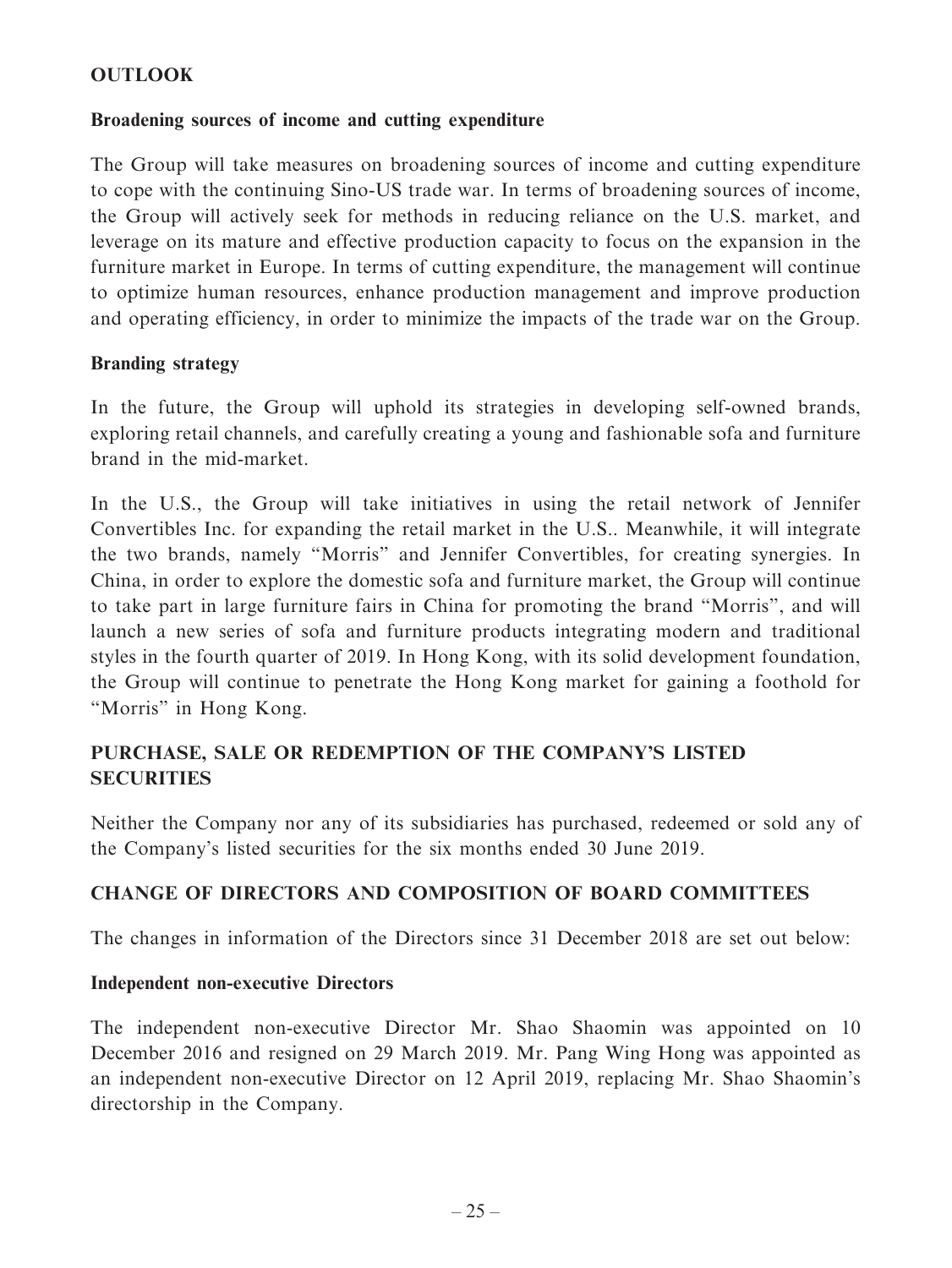The independent non-executive Director Mr. Huang Wenli was appointed on 10 December 2016 and resigned on 28 May 2019. Mr. Chu Guodi was appointed as an independent non-executive Director on 28 May 2019, replacing Mr. Huang Wenli's directorship in the Company.

For further details, please refer to the announcements of the Company dated 29 March 2019, 12 April 2019 and 28 May 2019, respectively.

# **MODEL CODE FOR SECURITIES TRANSACTIONS**

The Company has adopted the Model Code for Securities Transactions by Directors of Listed Issuers (the "**Model Code**") as set out in Appendix 10 of the Listing Rules as a code of conduct of the Company for Directors' securities transactions. The Company has made specific enquiry with all Directors and the relevant employees regarding any noncompliance with the Model Code for the Reporting Period, and they all confirmed that they had fully complied with the required standard set out in the Model Code and its code of conduct regarding directors' securities transactions for the Reporting Period.

# **CORPORATE GOVERNANCE CODE**

The Company is committed to maintain high standards of corporate governance to protect the interests of its shareholders and to enhance corporate value and accountability. The Company has adopted the code provisions ("**Code Provisions**") and, where applicable, the recommended best practices of the Corporate Governance Code ("**Corporate Governance Code**") set out in Appendix 14 of the Listing Rules. Save for the disclosed below, the Company has applied and complied with the relevant provisions of the Code Provisions throughout the six months ended 30 June 2019.

According to Code Provision A.2.1 of the Corporate Governance Code, the roles of chairman and chief executive officer ("**CEO**") should be separate and should not be performed by the same individual. The Company has appointed Mr. Zou Gebing as both the chairman and the CEO. The Board believes that vesting the roles of the chairman and CEO in the same individual would enable the Company to achieve higher responsiveness, efficiency and effectiveness when formulating business strategies and executing business plans. The Board believes that the balance of power and authority is sufficiently maintained by the operation of the senior management and the Board, which comprises experienced and high-calibre individuals. The Board currently comprises four executive Directors (including Mr. Zou Gebing) and three independent non-executive Directors and therefore has a fairly strong independence element in its composition. The Board will nevertheless review the structure and composition of the Board from time to time in light of prevailing circumstances, in order to maintain a high standard of corporate governance practices of the Company.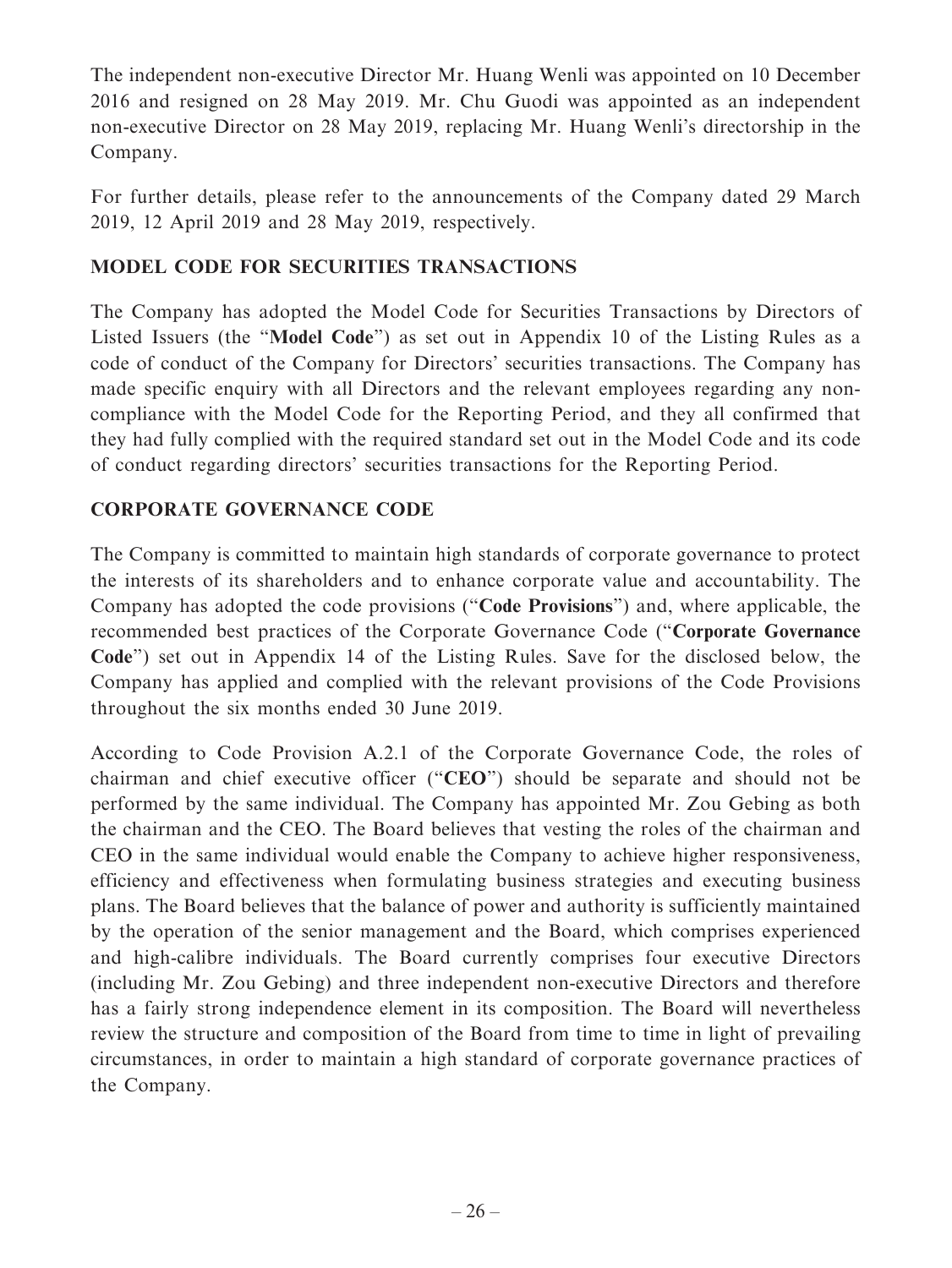Code provision C.1.2 of the Corporate Governance Code provides that management should provide members of the board with monthly updates giving a balanced and understandable assessment of the issuer's performance, position and prospects in sufficient details to enable the board as a whole and each director to discharge their duties under Rule 3.08 and Chapter 13 of the Listing Rules. Although the management of the Company did not provide a regular monthly update to the members of the Board, the management keeps providing information and updates to the members of the Board as and when appropriate.

### **AUDIT COMMITTEE AND REVIEW OF UNAUDITED INTERIM RESULTS**

The Audit Committee currently comprises three independent non-executive Directors, namely Mr. Pang Wing Hong, Mr. Liu Haifeng and Mr. Chu Guodi. The Audit Committee has reviewed with the management of the Company the unaudited interim results and interim report of the Group for the six months ended 30 June 2019 and is of the opinion that it complies with the applicable accounting standards, the Listing Rules and legal requirements, and that adequate disclosures have been made.

### **INTERIM DIVIDEND**

The Board has resolved not to declare any interim dividend for the six months ended 30 June 2019 (2018: HK1.8 cents).

# **SUFFICIENCY OF PUBLIC FLOAT**

Based on the information that is publicly available to the Company and within the knowledge of the Directors, the Directors confirmed that the Company had maintained sufficient public float of more than 25% of the Company's issued share capital as required under the Listing Rules as of the date of this announcement.

# **PUBLICATION OF UNAUDITED INTERIM RESULTS ANNOUNCEMENT AND INTERIM REPORT**

This unaudited interim results announcement will be published on the website of the Stock Exchange at www.hkexnews.hk and the Company's website at www.morrisholdings. com.hk. The unaudited interim report of the Company for the Reporting Period will be despatched to the shareholders of the Company and published on the aforesaid websites in due course on or before 30 September 2019.